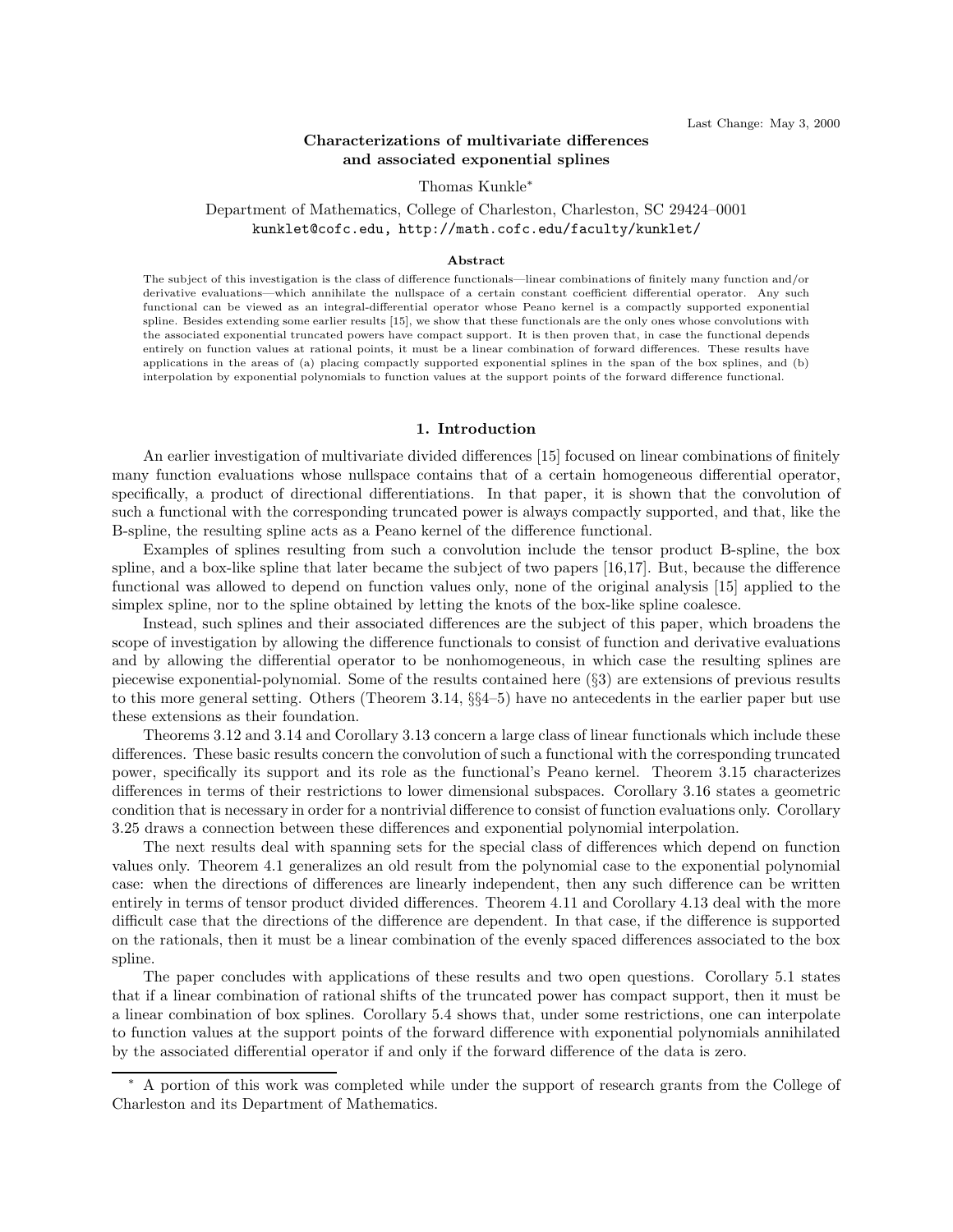There is a thorough review of univariate exponential divided differences and B-splines in the book [25], and a brief review in an earlier paper [17]. The (multivariate) exponential box spline has been studied by many people, including Ben-Artzi [1], de Boor [4], Dahmen and Micchelli [7], Dyn [8,9,10], Goodman and Taani [12], and Jia [13], Sivakumar [24,26], and its inventor, Ron [21,22,23,24].

We begin by introducing some notation in the next section.

# 2. Notation

The *i*th component of a point x in  $\mathbb{R}^d$  is denoted  $x(i)$  and the scalar product between x and y, points in  $\mathbb{R}^d$ , is written  $x \cdot y$ . For  $H \subset \mathbb{R}^d$ , define  $H^{\perp}$  to be the set of all vectors in  $\mathbb{R}^d$  perpendicular to H in the usual sense.

The space of all d-variate polynomials is denoted Π and the space of exponential-polynomials (sums of exponentials-times-polynomials) is denoted ExpΠ. For  $p \in \Pi$ , the associated constant coefficient differential operator is denoted  $p(D)$ . By "test function," we mean an element of  $C_c^{\infty}(\mathbb{R}^d)$ , the space of all compactly supported infinitely differentiable functions on  $\mathbb{R}^d$ . For  $\mu$  in  $\mathbb{C}^d$ , the function  $e_\mu$  is given by the rule

$$
e_{\mu} : \mathbb{R}^d \to \mathbb{R} : x \mapsto e^{\mu \cdot x}.
$$

For x and y in  $\mathbb{R}^d$ , let  $[x \cdot y]$  be the set of all u for which  $x \le u \le y$  in the usual sense. In case x and y are in  $\mathbb{Z}^d$ , let  $\{x \dots y\}$  denote all the multiintegers in  $[x \dots y]$ .

The symbol S shall always stand for a subset of  $\mathbb{R}^d$  with finite cardinality.

The cone generated by the subset T of  $\mathbb{R}^d$  is denoted  $[[T]]_+$ .

From the box-spline literature [3] we borrow the following convention. If N is a matrix with typical column  $\nu$  in  $\mathbb{R}^d$ , then one can think of N as a multiset in  $\mathbb{R}^d$ , eliminating the need for an index set for N other than N itself. For instance,  $\mathbb{R}^{N}$  denotes the space of all functions from N into  $\mathbb{R}$ , that is, the set of all real vectors indexed by N. When N is viewed as a map, this space is its domain:

$$
N : \mathbb{R}^{N} \to \mathbb{R}^{d} : x \mapsto Nx := \sum_{\nu \in N} x(\nu)\nu.
$$

The image of this map (the column space of N) is denoted ran N. For  $x \in \mathbb{R}^N$  and  $H \subset N$ , let  $x(H)$  denote the restriction of  $x$  to H.

For any set X, the vector in  $\mathbb{R}^X$  of all 1s is written 1. The set X can often be made clear by context. For instance A1 always stands for the sum of the columns of A.

Let  $\alpha(\nu)$  denote the multiplicity of  $\nu$  in N, that is, the number of columns in N that are identical to  $\nu$ , so that  $\alpha(\nu) > 0$  for all  $\nu$  in N. Let  $\nu^{\alpha(\nu)}$  be the multisubset of N consisting of  $\alpha(\nu)$  copies of  $\nu$ .

The differentiation operator in the (not necessarily unit) direction  $\nu$  is written  $D_{\nu}$ . If  $\mu \in \mathbb{C}^{N}$ , let

$$
D_{\nu,\mu} = D_{\nu} + \mu(\nu)
$$

and, more generally, for  $H \subset N$ ,

$$
D_{\mathcal{H},\mu} = \prod_{\nu \in \mathcal{H}} D_{\nu,\mu}.
$$

Note that  $D_{H,\mu}$  and  $D_{H,\mu(H)}$  are the same operator. The set of all exponential-polynomials p for which  $D_{N,\mu}p = 0$  is denoted  $Exp\Pi_{N,\mu}$ .

If  $F(x | P)$  denotes the value at x of a function F depending on parameters P, the function itself  $F(\cdot | P)$ itself will written simply as  $F(P)$ .

Since the difference functionals of interest here are continuous on the space of test functions, we will draw no distinction between the functionals and the distributions which represent them. The support of a functional/distribution  $\lambda$  is denoted supp  $\lambda$ . The convolution of two functionals  $\lambda_1$  and  $\lambda_2$ , if it exists, is defined by the rule

$$
(\lambda_1 * \lambda_2)f = \lambda_1 \lambda_2 f(x_1 + x_2)
$$

where  $\lambda_i$  views  $f(x_1 + x_2)$  as a function of  $x_i$ .

#### 3. Basic Results

The basic objects of study in this paper are the following classes of distributions.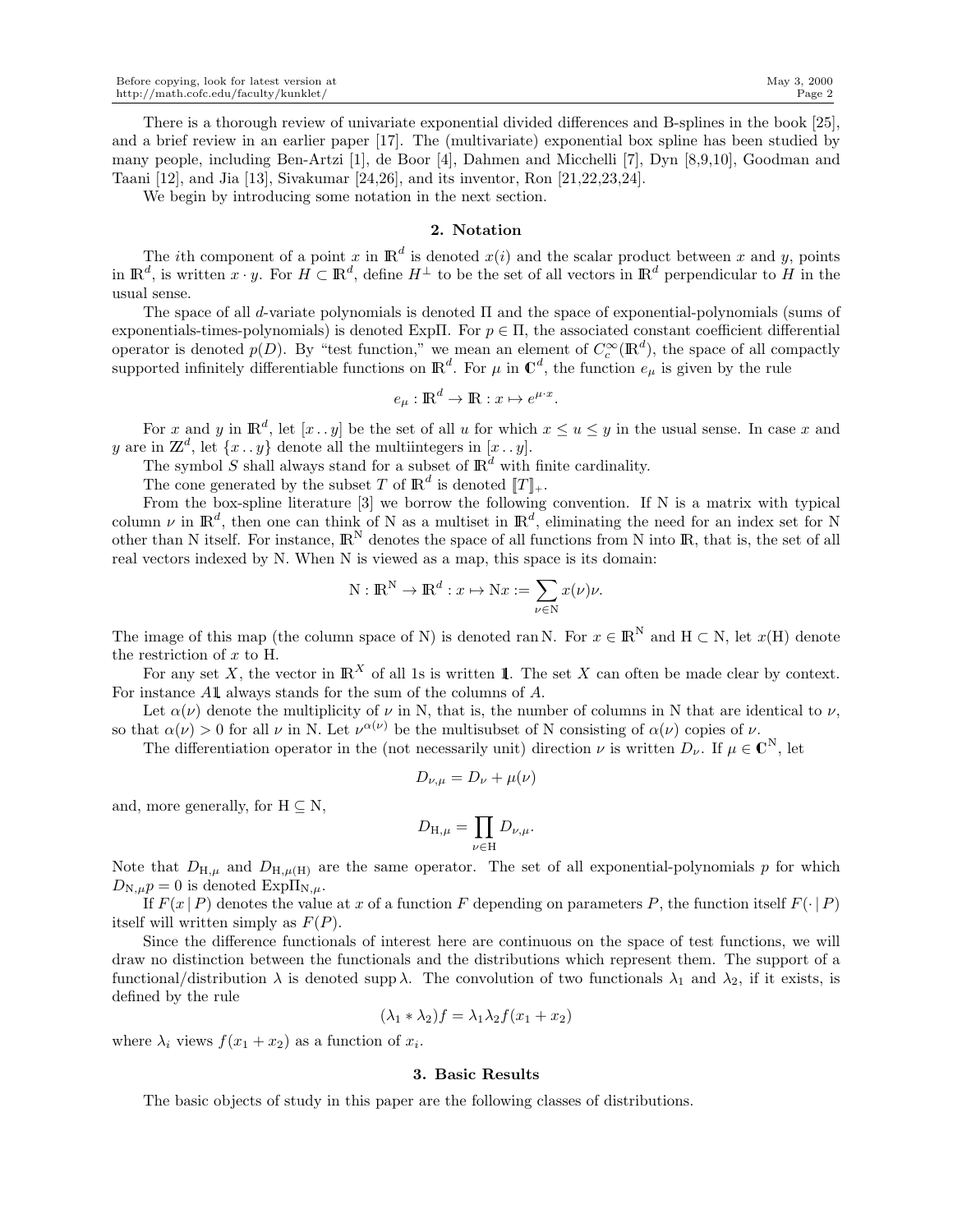Definition 3.1. *A* difference functional *is a linear combination of finitely many shifts of the Dirac* δ *and its derivatives, that is, a functional of the form*

(3.2) 
$$
\lambda : C^{\infty}(\mathbb{R}^d) \to \mathbb{R} : f \mapsto \sum_{S} p_s(D)f(s),
$$

where *S* is a finite subset of  $\mathbb{R}^d$  and  $p_s$  is a *d*-variate polynomial for each *s* in *S*.

**Definition 3.3.** Let N be a matrix whose columns lie in  $\mathbb{R}^d \setminus \{0\}$  and let  $\mu$  be in  $\mathbb{C}^N$ . We say that the *compactly supported distribution*  $\lambda$  *is a* (N,  $\mu$ )-annihilator *if there is an open disk U containing the support of*  $\lambda$  *such that*  $f \in C^{\infty}(\mathbb{R}^d)$  *and*  $D_{N,\mu} f \equiv 0$  *on* U *together imply*  $\langle \lambda, f \rangle = 0$ *.* 

**Definition 3.4.** *A*  $(N, \mu)$ -difference *is a difference functional which is also a*  $(N, \mu)$ -annihilator.

When  $\mu = 0$ , Definition 3.4 and the earlier one [15,Definition 3.1] are equivalent [15,Theorem 3.5] and so  $(N, \mu)$ -annihilators and  $(N, \mu)$ -differences are generalizations of the "Nth difference" studied earlier. While the main focus of this paper is the  $(N, \mu)$ -difference, the first results in this section apply to the larger class of  $(N, \mu)$ -annihilators.

We say that N is a directional matrix if

(3.5) The elements of N lie in some open half-plane; that is,  $\exists \gamma \in \mathbb{R}^d \ \forall \nu \in N, \ \gamma \cdot \nu > 0$  (or, equivalently, *0 is not in the convex hull of* N*).*

and

(3.6) *N contains no distinct parallel elements.*

For example, of the three matrices

$$
\begin{pmatrix} 2 & 1 & 0 & 1 \\ 0 & 0 & 1 & 1 \end{pmatrix} \qquad \begin{pmatrix} 1 & 1 & 0 & -1 \\ 0 & 0 & 1 & -1 \end{pmatrix} \qquad \begin{pmatrix} 1 & 1 & 0 & 1 \\ 0 & 0 & 1 & 1 \end{pmatrix}
$$

only the last is a directional matrix.

For  $\sigma \in (\mathbb{R} \setminus 0)^N$ , a vector of nonzero scalars indexed by N, define the **rescaling**  $(N_{\sigma}, \mu_{\sigma})$  of  $(N, \mu)$  by the rule

$$
N_{\sigma} := \{ \sigma(\nu)\nu : \nu \in N \}
$$

and

$$
(\mu_{\sigma})(\nu) := \sigma(\nu)\mu(\nu).
$$

Clearly,  $\lambda$  is a  $(N, \mu)$ -difference (or annihilator) if and only if it is a  $(N_{\sigma}, \mu_{\sigma})$ -difference (annihilator) for any rescaling  $(N_{\sigma}, \mu_{\sigma})$  of  $(N, \mu)$ . If N satisfies condition (3.6), and if  $0 \notin N$ , then there exists a  $\sigma \in \{-1, 1\}^N$  for which  $N_{\sigma}$  is a directional matrix, in which case  $N_{\sigma}$  is called a **normalization** of N. (In these circumstances,  $\sigma$  itself may be referred to as a rescaling or normalization.)

The following proposition details a connection between the normalizations of N and the extreme points of  $N[0, 1]^N$ , the image under N of the unit cube in  $\mathbb{R}^N$ .

**Proposition 3.7.** Let  $\beta \in \{0,1\}^N$  (or, equivalently,  $1 - 2\beta \in \{-1,1\}^N$ ). Then  $N\beta$  is an extreme point of  $N[0, 1]$ <sup>N</sup> *if and only if*  $1 - 2\beta$  *is a normalization of* N.

**Proof:** The proof consists of a series of straightforward equivalences.

- $N\beta$  is an extreme point of  $N[0, 1]^N$ iff  $N\beta$  is an extreme point of  $N\{0,1\}^N$
- iff<sup>\*</sup>  $N\beta$  is an extreme point of  $\{N\beta + (1 2\beta(\nu))\nu : \nu \in N\}$ ∗
- $\exists \gamma \in \mathbb{R}^d$  such that  $\forall \nu \in \mathbb{N}, \gamma \cdot \mathbb{N}\beta < \gamma \cdot (\mathbb{N}\beta + (1 2\beta(\nu))\nu)$ iff
- iff  $\exists \gamma \in \mathbb{R}^d$  such that  $\forall \nu \in \mathbb{N}, 0 < \gamma \cdot (1 2\beta(\nu))\nu$
- iff  $1 2\beta$  is a normalization of N.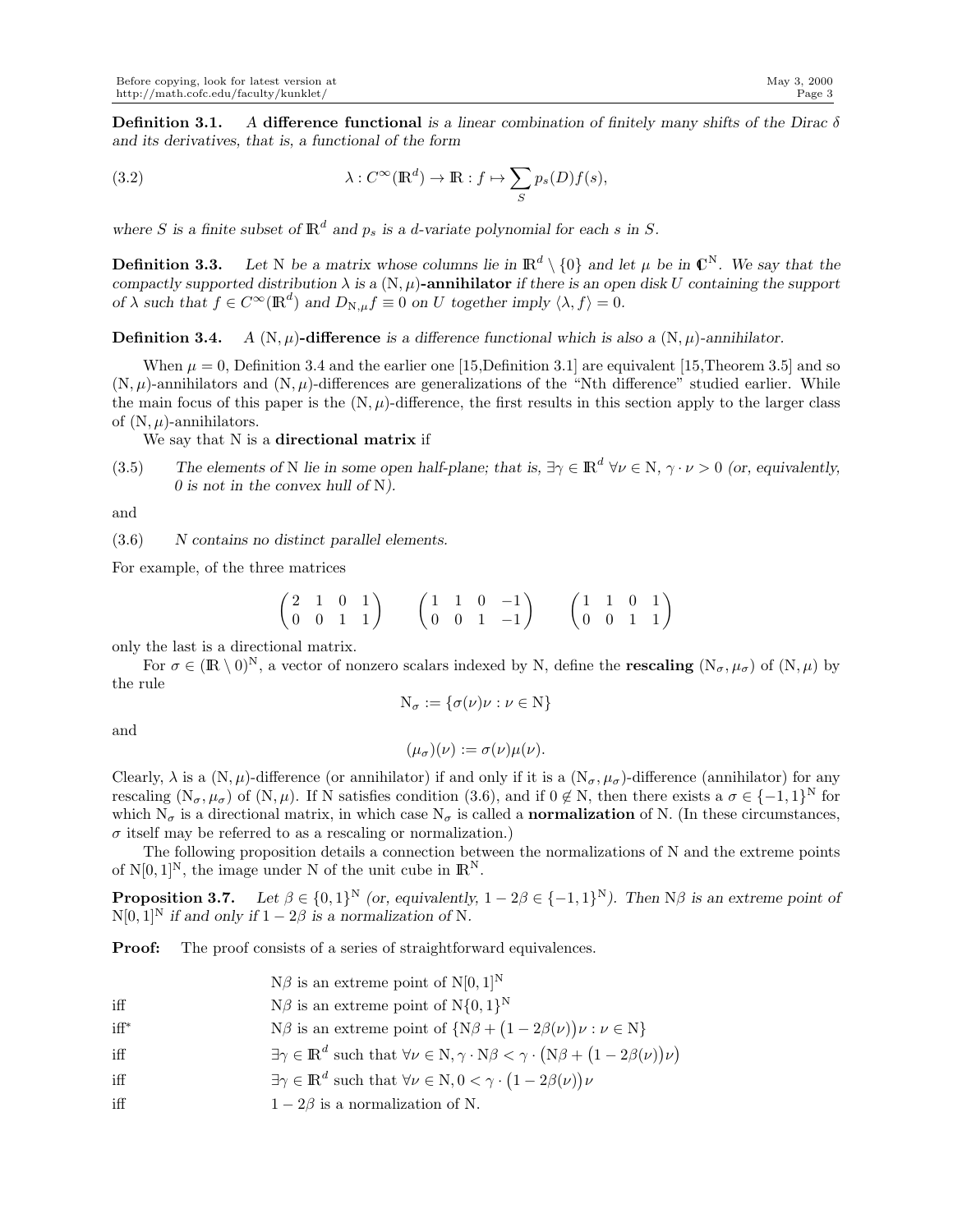$$
\gamma \cdot N\xi = \gamma \cdot N(\xi - \beta) + \gamma \cdot N\beta \le \gamma \cdot N\beta
$$

with equality if and only if  $\xi = \beta$ . Consequently,  $N\beta$  is an extreme point of  $N\{0, 1\}^N$ .



Figure 1: A simple example for Proposition 3.7.

As a simple illustration, Figure 1 shows the image in  $\mathbb{R}^2$  of the unit cube in  $\mathbb{R}^3$  under the map  $N = \begin{pmatrix} 2 & 0 & 1 \ 0 & 2 & 1 \end{pmatrix}$ , with the points  $N\{0,1\}^N$  marked with dots  $\bullet$ . Leaving each dot are three multiples of the columns of N, either  $\nu$  if  $\beta(\nu) = 0$  or  $-\nu$  if  $\beta(\nu) = 1$ . In this case, Proposition 3.7 states that the three vectors emanating from a point • lie in a half plane exactly when that point is extreme.

For N a directional matrix and  $\mu \in \mathbb{C}^{N}$ , the (exponential) truncated power  $T_{\mu}(N)$  is the distribution which acts on test functions  $\phi$  by the rule [7]

(3.8) 
$$
\langle T_{\mu}(\mathbf{N}), \phi \rangle := \int_{[0,\infty)^{\mathbf{N}}} e^{-\mu \cdot t} \phi(\mathbf{N} t) dt.
$$

Condition (3.5) guarantees the existence of this integral. For completeness,  $T_u(\emptyset)$  is defined as the Dirac  $\delta$ distribution. If H  $\subseteq$  N, let  $T_{\mu}$ (H) stand for  $T_{\mu(H)}$ (H).

Clearly,  $T_{\mu}(\mathbf{N})$  is supported on the cone  $[\![\mathbf{N}]\!]_+$  and

$$
\forall x \in \mathbb{R}^d, \quad T_\mu(x \mid \mathcal{N}) = T_\mu(-x \mid -\mathcal{N}).
$$

Among the other well-known properties of  $T_{\mu}(\mathbb{N})$  are that, if  $\mathbb{H} \subseteq \mathbb{N}$  and  $\mu \in \mathbb{C}^{\mathbb{N}}$ , then

$$
T_{\mu}(\mathcal{H}) * T_{\mu}(\mathcal{N} \setminus \mathcal{H}) = T_{\mu}(\mathcal{N})
$$

and

$$
D_{H,\mu}T_{\mu}(N) = T_{\mu}(N \setminus H).
$$

In particular,  $D_{N,\mu}T_{\mu}(N) = \delta$  so

$$
(3.9) \t\t DN,\mu(T\mu(N) * φ) = φ
$$

for any test function  $\phi$ .

**Definition 3.10.** If  $\lambda$  is an  $(N, \mu)$ -annihilator, define its **kernel** with respect to  $(N, \mu)$  as the distribution

$$
M(\lambda, N, \mu) = \lambda * T_{\mu}(-N).
$$

In general, this convolution is well-defined since  $\lambda$  is compactly supported [11,§5.2]. For example, if  $\lambda$ is a  $(N, \mu)$ -difference, then for any  $t \in \mathbb{R}^d$ ,

$$
M(t | \lambda, N, \mu) = \lambda T_{\mu}(\cdot - t | N)
$$
  
= 
$$
\sum_{S} p_{s}(D) T_{\mu}(s - t | N)
$$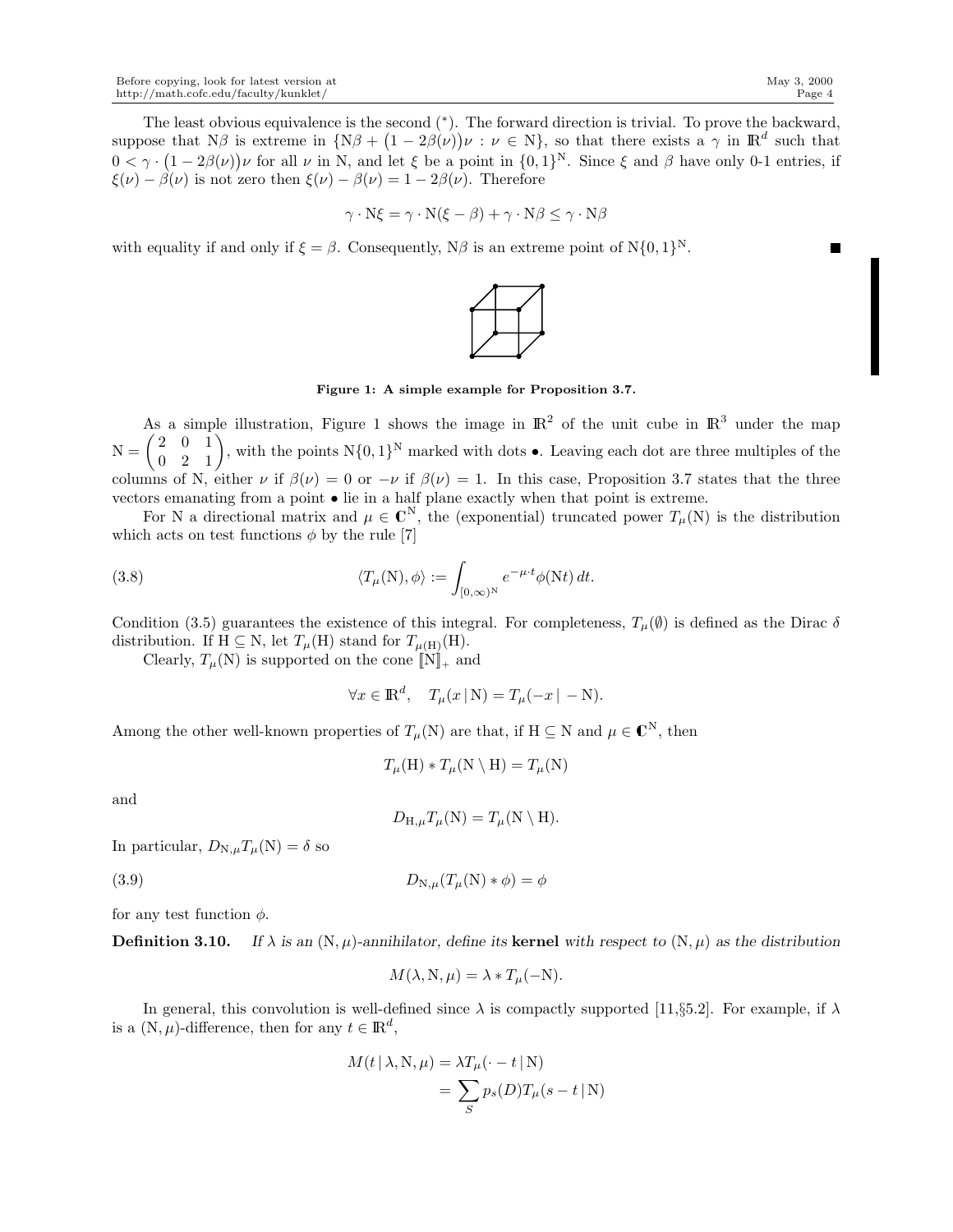**The Second Service** 

where S and  $p_s$  are as in equation (3.2).

The distribution in Definition 3.10 acts as the Peano kernel of  $\lambda$  in the following sense. If  $f \in C^{\infty}$ and  $D_{N,\mu}f$  is compactly supported, then, by equation (3.9), f and  $T_{\mu}(N) * D_{N,\mu}f$  have the same  $(N,\mu)$ th derivative, and therefore

(3.11) 
$$
\langle \lambda, f \rangle = \langle \lambda, D_{N,\mu} f * T_{\mu}(N) \rangle = \langle \lambda * T_{\mu}(-N), D_{N,\mu} f \rangle
$$

for any  $(N, \mu)$ -annihilator  $\lambda$ . (To see that these #N applications of integration by parts is legitimate, note that, for any H ⊂ N,  $\lambda * T_{\mu}(-H)$  is supported on supp  $\lambda - [N]_+$  and  $D_{N,\mu} f * T_{\mu}(N \setminus H)$  is supported on  $\text{supp } D_{N,\mu}f + \llbracket N \rrbracket_+,$  and therefore their product has compact support.)

Thus the relationship between  $M$  and  $\lambda$  is on par with that between the (appropriately normalized) B-spline and the corresponding divided difference. Another similarity between  $M(\lambda, N, \mu)$  and the B-spline is their compact support, detailed in the next theorem.

**Theorem 3.12.** Let N be a directional matrix and  $\mu \in \mathbb{C}^N$ , and let  $\lambda$  be a  $(N, \mu)$ -annihilator. Then  $M(\lambda, N, \mu)$  is supported on the convex hull of supp  $\lambda$ . More specifically, its support lies in  $\bigcap'(\text{supp }\lambda - [\![N_\sigma]\!]_+,$ where the intersection  $\bigcap'$  is taken over all normalizations  $N_{\sigma}$  of N.

This result was proven earlier in the special case that  $\lambda$  is an (N,0)-difference [15,Theorem 3.15].

**Proof:** For  $N_{\sigma}$  any normalization of N, the distributions  $M(\lambda, N, \mu)$  and  $M(\lambda, N_{\sigma}, \mu_{\sigma}) \prod_{N} \sigma(\nu)$  are the same, since for any test function  $\phi$  there exists  $f \in C^{\infty}$  satisfying  $\phi = D_{N,\mu} f = \prod_{N} \sigma(\nu) D_{N_{\sigma},\mu_{\sigma}} f$ , so that

$$
\langle M(\lambda, N, \mu), \phi \rangle = \langle \lambda, f \rangle = \langle M(\lambda, N_{\sigma}, \mu_{\sigma}) \prod_{N} \sigma(\nu), \phi \rangle.
$$

Therefore, the support of M lies in supp  $\lambda + \text{supp } T_{\mu_{\sigma}}(-N_{\sigma}) = \text{supp }\lambda - \llbracket N_{\sigma} \rrbracket_+.$ 

It follows from the Separation Corollary that  $\bigcap'(\text{supp }\lambda - [\![N_\sigma]\!]_+)$  is contained in the convex hull of  $\supp \lambda$  [cf.15,Theorem 3.15].

Since  $M(\lambda, N, \mu)$  has compact support, we can remove the restriction in equation (3.11) that  $D_{N,\mu}f$  has compact support. The resulting corollary is the Peano formula for  $(N, \mu)$ -annihilators.

**Corollary 3.13.** *If*  $\lambda$  *is a* (N,  $\mu$ )*-annihilator, then, for all*  $f \in C^{\infty}(\mathbb{R}^d)$ *,* 

$$
\langle \lambda, f \rangle = \langle M(\lambda, N, \mu), D_{N, \mu} f \rangle.
$$

The converse of Theorem 3.12 is straightforward to prove, and therefore  $(N, \mu)$ -annihilators are characterized by having compactly supported convolutions with the associated truncated power.

**Theorem 3.14.** Let  $\lambda$  be a compactly support distribution. Then  $\lambda$  is a  $(N, \mu)$ -annihilator if and only if  $\lambda * T_{\mu}(-N)$  has compact support.

**Proof:** If  $\lambda * T_{\mu}(-N)$  has compact support, then so must  $\lambda * T_{\mu}(-N)$  for any H a subset of N, since the latter distribution is simply  $D_{-N\hbox{\rm\tiny}|\mathcal{H},\mu}$  of the former. Consequently, by #N applications of integration by parts,

$$
\langle \lambda, f \rangle = \langle \lambda \ast T_{\mu}(-N), D_{N, \mu}f \rangle.
$$

Consequently, if  $D_{N,\mu}f$  is identically zero on the support of  $\lambda * T_{\mu}(-N)$ , then  $\langle \lambda, f \rangle$  is zero.

Let N be a directional matrix in  $\mathbb{R}^d$  and S be a finite subset of  $\mathbb{R}^d$ . For  $H \subseteq N$ , and  $s \in S$ , let  $(s : H)$ denote the set of all points in S which differ from s by an element of ran H.

**Theorem 3.15.** Let  $\lambda$  be a difference functional, let N be a directional matrix, and  $\mu \in \mathbb{C}^N$ . Then the *following statements are equivalent.*

*A.*  $\lambda$  *is a*  $(N, \mu)$ *-difference.* 

- *B.* For any s in S, and H a subspace of  $\mathbb{R}^d$ , let  $H := N \cap H$ . Then  $\lambda|_{(s:H)}$  is an  $(H, \mu)$ -difference.
- *C.* For any *s* in *S* and  $\nu$  in N,  $\lambda|_{(s:\nu)}$  is an  $(\nu^{\alpha(\nu)}, \mu)$ -difference.

In case  $\mu = 0$ , the equivalence of A and C was proven earlier [15].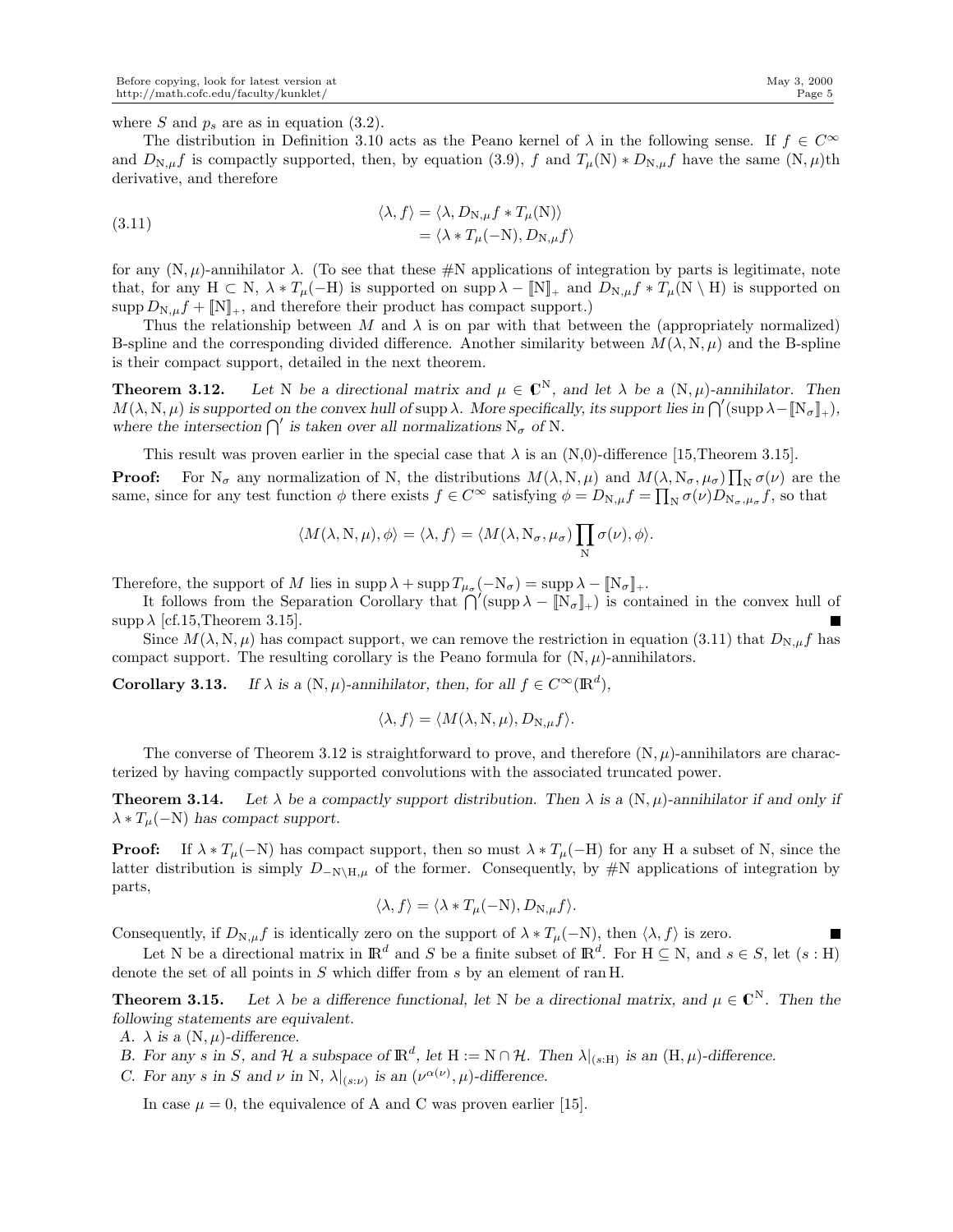**Proof:**  $A \Longrightarrow B$ : This is trivial unless H is a proper subspace of  $\mathbb{R}^d$ , so suppose that to be the case. Let U be the open disk associated to  $\lambda$  as in Definition 3.3. If  $f \in C^{\infty}(s + \mathcal{H})$  satisfies  $D_{H,\mu} f \equiv 0$  on  $(s + H) \cap U$ , then f can be extended to all of  $\mathbb{R}^d$  so that  $f \equiv 0$  on  $S \setminus (s : H)$  and  $D_{H,\mu}f$  (and therefore  $D_{N,\mu}f$ ) is identically zero on U. Consequently,

$$
\lambda|_{s:H} f = \lambda f = 0.
$$

 $B \Longrightarrow C:$  trivial.

 $C \implies A:$  The proof is practically the same as one that has already appeared [15, Theorem 4.18]. П

**Corollary 3.16.** *Suppose the nontrivial*  $(N, \mu)$ -difference  $\lambda$  consists of function evaluations only. In the *special case that*  $\mu$  *is real, each* ( $s : \nu$ ) *must contain more than*  $\alpha(\nu)$  *members. More generally, there is a positive constant*  $\epsilon$  *depending on* N *and*  $\mu$  *such that any* ( $s : \nu$ ) *which contains at most*  $\alpha(\nu)$  *members must have diameter larger than*  $\epsilon$ *.* 

Whether or not  $\mu$  is real, if  $\lambda$  consists of function evaluations only, and if s is in the support of  $\lambda$ , then  $(s : \nu)$  must have more than one member.

**Proof:** In case  $\mu = 0$ , this result [15, Corollary 3.3] follows from Theorem 3.15(C) via univariate polynomial interpolation. Corollary 3.16 is proven similarly using the following known proposition and corollary.

**Proposition 3.17.** *If*  $\mu_1, \ldots, \mu_n$  *are real numbers, then any nontrivial element of the univariate function space*

$$
Exp\Pi_{\mu} := \ker(D - \mu_1) \cdots (D - \mu_n)
$$

*can have at most*  $n - 1$  *zeros, counted according to their multiplicities (=: CATTM). More generally, if*  $\mu_1, \ldots, \mu_n$  are complex numbers, then there exists a positive number  $\epsilon$  such that any nontrivial element of Exp $\Pi_u$  can have at most  $n-1$  zeros, CATTM, on any interval of length  $\epsilon$ .

With no direct reference for this result, we include a short proof suggested by A. Ron [20].

**Proof:** The proof in the real case appears elsewhere [19, Part 5, Prob. 75]. For the complex case, suppose  $t_1, \ldots, t_n$  are real numbers, and note that a smooth function f vanishes at  $t_1, \ldots, t_n$  if and only if  $i![t_1,\ldots,t_i]$   $f = 0$  for  $i = 1,\ldots,n$ .

Pick  $\{u_1,\ldots,u_n\}$  a basis for Exp $\Pi_\mu$ . Then there exists a nontrivial  $p \in \text{Exp}\Pi_\mu$  vanishing at  $t_1,\ldots,t_n$ if and only if the determinant

$$
(3.18) \qquad \det(i! [t_1, \ldots, t_i] u_j)_{i,j=1}^n
$$

is zero.

As the points  $t_1, \ldots, t_n$  coalesce to 0, this determinant converges to the Wronskian of  $\{u_1, \ldots, u_n\}$  at 0, which is nonzero [5,Theorems 6.1,6.5]. Consequently, there exists a positive  $\epsilon$  such that, if  $\{t_1, \ldots, t_n\} \subset (0, \epsilon)$ , then the determinant (3.18) is nonzero. That is, no nontrivial p in  $\exp\Pi_\mu$  can vanish at n points in  $(0, \epsilon)$ . Since  $\mathrm{Exp}\Pi_{\mu}$  is shift invariant, the proof is complete.

Since  $\mathrm{Exp}\Pi_{\mu}$  has dimension n, an immediate corollary to Proposition 3.17 is that  $\mathrm{Exp}\Pi_{\mu}$  always allows unique Hermite-type interpolation at  $n$  points, with some restrictions if  $\mu$  is nonreal.

**Corollary 3.19.** Let f be a smooth function of one variable, and let  $t_1 \le t_2 \le \cdots \le t_n$ . If  $\mu_1, \ldots, \mu_n$ *are real numbers, then there exists a unique element* p of  $\mathrm{Exp}\Pi_{\mu}$  *such that*  $f - p$  *vanishes at*  $t_1, t_2, \dots, t_n$ , *CATTM. More generally, if*  $\mu_1, \ldots, \mu_n$  *are complex numbers, then there exists a positive number*  $\epsilon$  *depending only on*  $\mu_1, \ldots, \mu_n$  *such that, if*  $t_1, \ldots, t_n$  *lie within an interval of length less than*  $\epsilon$ *, then there exists a unique element* p of  $Exp\Pi_{\mu}$  *such that*  $f - p$  *vanishes at*  $t_1, t_2, \dots, t_n$ , *CATTM.* 

Note that if  $\mathrm{Exp}\Pi_u$  allows Hermite interpolation at any n points that are within  $\epsilon$  of each other, then, for any positive scalar a, the space  $\text{Exp}\Pi_{a\mu}$  allows Hermite interpolation provided the points are within  $\epsilon/a$ of each other.

If N is a directional matrix and  $\mu \in \mathbb{C}^{\mathbb{N}},$  we shall say that  $\mu$  provides cardinal interpolation in the directions N if, for each  $\nu$  in N, the  $\alpha(\nu)$ -dimensional space

(3.20) 
$$
\ker \prod_{\xi=\nu} (D + \mu(\xi))
$$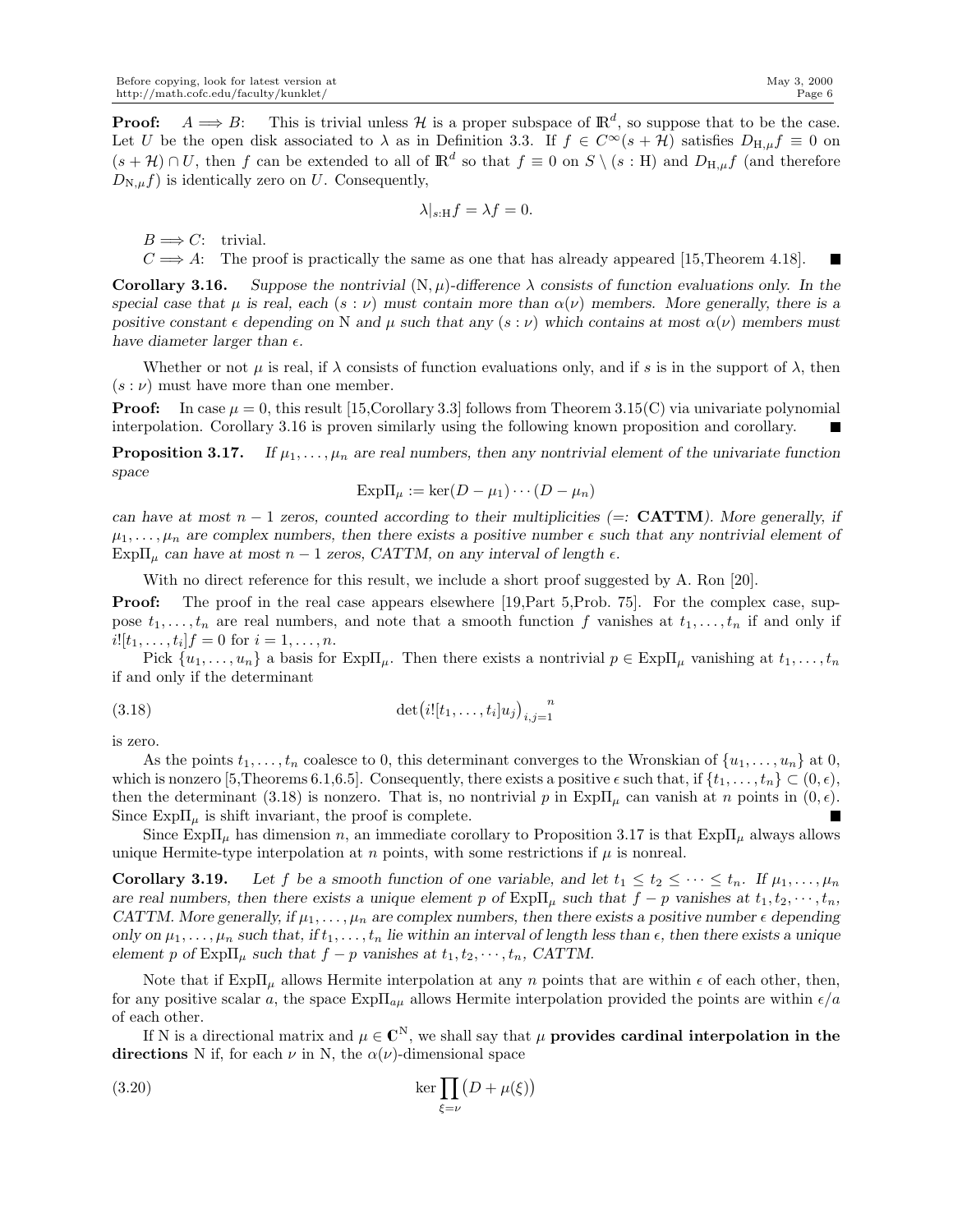of univariate functions always provides an interpolant to function values at  $\alpha(\nu)$  consecutive integers. In that case, one can always interpolate to functions values at the points

$$
\{\nu, 2\nu, \ldots, \alpha(\nu)\nu\} \subset \mathbb{R}^d
$$

from the space

$$
\mathrm{Exp}\Pi_{\nu^{\alpha(\nu)},\mu}=\ker\prod_{\xi=\nu}\bigl(D_\xi+\mu(\xi)\bigr)
$$

since, for any p in (3.20),  $f(x) = p(x \cdot \nu/\nu \cdot \nu)$  is in  $\text{Exp}\Pi_{\nu^{\alpha(\nu)},\mu}$ .

The following well-known result can be proven via multivariate Bernstein polynomials [2,18].

**Theorem 3.21.** If  $f$  is infinitely differentiable on  $\mathbb{R}^d$ , if  $K$  is a compact subset of  $\mathbb{R}^d$ , and if  $k$  is a natural *number, then to any*  $\epsilon > 0$  *there corresponds a polynomial* q *such that* 

$$
\forall \beta \in \mathbb{Z}_+^d \text{ with } |\beta| \le k, \quad \left\| D^{\beta} (f - q) \right\|_K < \epsilon
$$

where  $\left\| \cdot \right\|_K$  *is the uniform norm on* K.

That is, polynomials provide simultaneous approximation to smooth functions on compact sets. For purposes here, it will be useful to note that when  $D_{N,\mu}f = 0$  one can similarly approximate f with (exponential) polynomials p satisfying  $D_{N,\mu}p = 0$ .

**Theorem 3.22.** *If*  $f \in C^{\infty}(\mathbb{R}^d)$  *satisfies*  $D_{N,\mu}f = 0$  *on a compact disk* K and if  $k \in \mathbb{N}$ *, then to any*  $\epsilon > 0$ *there corresponds a*  $q \in \text{Exp}\Pi_{N,\mu}$  *such that* 

$$
\forall \beta \in \mathbb{Z}_+^d \text{ with } |\beta| \leq k, \quad \left\| D^\beta(f - q) \right\|_K < \epsilon.
$$

**Proof:** Without loss of generality, assume that  $\nu \cdot \nu = 1$  for all  $\nu$  in N and that K is centered at the origin.

The proof is by induction on  $\#N$ . For the simplest case, assume that N is the singleton set  $\{\nu\}$  and  $\mu$ is a complex scalar. Let A denote the orthogonal projection onto the hyperplane  $\nu^{\perp}$ . Since K is centered at the origin, A maps K onto a  $(d-1)$ -dimensional disk concentric with K. Let H be an orthonormal basis for  $\nu^{\perp}$ .

Assume  $D_{\nu,\mu}f \equiv 0$  on K. Then for all x in K,

$$
f(x) = f(Ax)e^{-\mu\nu \cdot x}.
$$

Each  $D^{\beta}$  with  $|\beta| \leq k$  can be expressed (uniquely) as a linear combination of

$$
\{E^{\beta} := D_{\nu,\mu}^{\beta(\nu)} D_{\rm H}^{\beta(\rm H)} : \beta \in \mathbb{Z}_{+}^{\rm H\cup \nu}, |\beta| \leq k\}.
$$

If  $q$  is any polynomial, then

$$
q(Ax)e^{-\mu\nu\cdot x} \in \text{Exp}\Pi_{\nu,\mu},
$$

and

$$
E^{\beta}(f(x) - q(Ax)e^{-\mu\nu \cdot x}) = (D^{\beta(\nu)}_{\nu,\mu}e^{-\mu\nu \cdot x})(D^{\beta(H)}_{\text{H}}(f(Ax) - q(Ax))).
$$

By Theorem 3.21, the norm of this on K can be made arbitrarily small for all  $|\beta| \leq k$  by choosing the polynomial q appropriately.

For the inductive step, choose  $\nu \in N$ , and let A and  $\{E^{\beta}\}\$ be as above. For any  $p \in \Pi$  and  $q \in \text{Exp}\Pi_{N\setminus\nu,u}$ , define the exponential polynomial P by the rule

$$
P(x) = p(Ax)e^{-\mu\nu \cdot x} + e^{-\mu\nu \cdot x} \int_{Ax}^{x} e^{\mu\nu \cdot y} q(y) dy
$$

where  $\int$  is a line integral. It is straightforward to see that

$$
E^{\beta}p(Ax)e^{-\mu\nu\cdot x} = (D_{\mathrm{H}}^{\beta(\mathrm{H})}p(Ax))D_{\nu,\mu}^{\beta(\nu)}e^{-\mu\nu\cdot x}
$$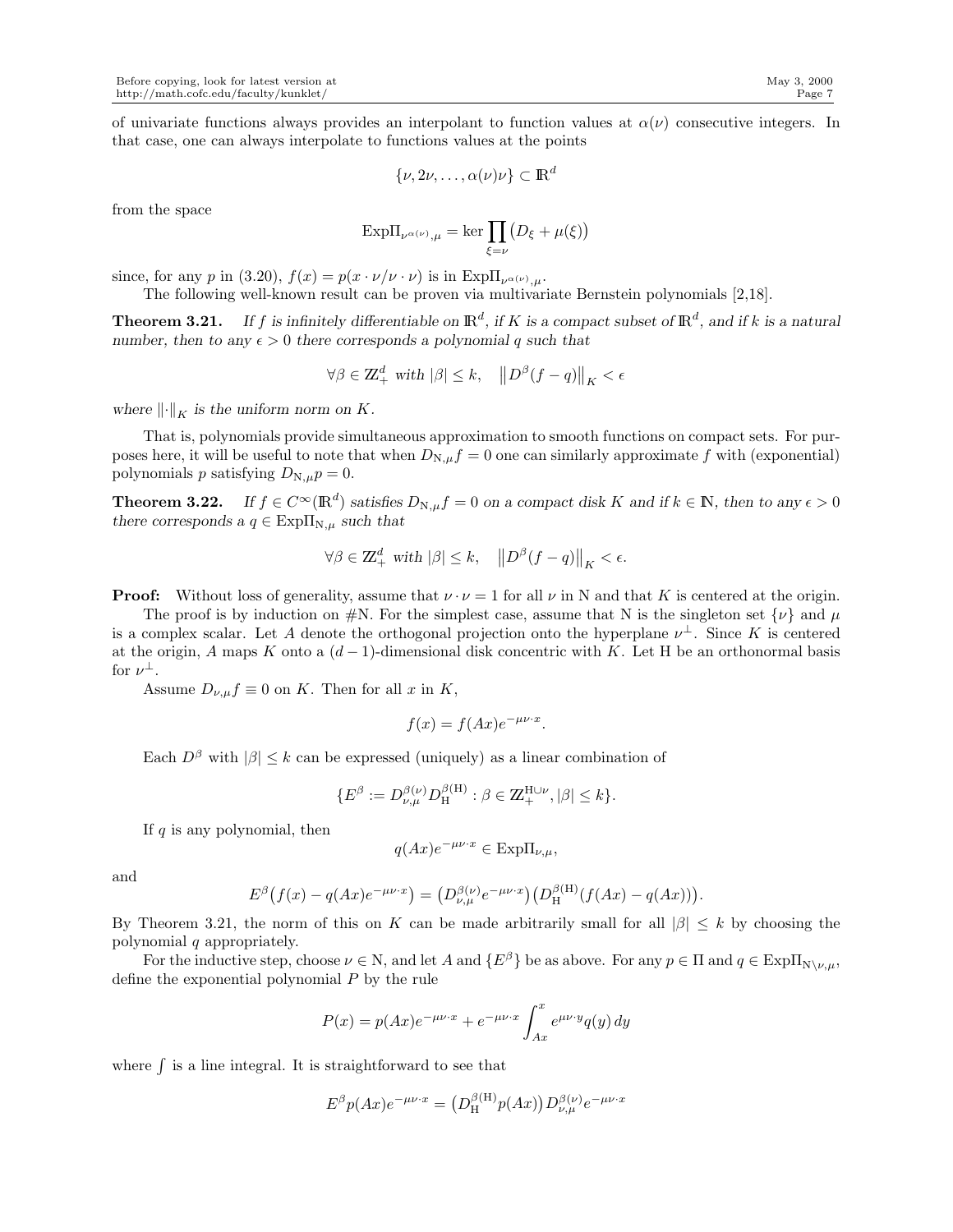which is zero if  $\beta(\nu) > 0$ , and

$$
D_{\nu,\mu}e^{-\mu\nu\cdot x}\int_{Ax}^{x}e^{\mu\nu\cdot y}q(y)\,dy=q(y),
$$

so  $D_{N,\mu}P = 0$ . Also, from the identities

$$
\forall \eta \in \mathcal{H}, \quad D_{\eta}e^{-\mu\nu \cdot x} \int_{Ax}^{x} e^{\mu\nu \cdot y} q(y) \, dy = e^{-\mu\nu \cdot x} \int_{Ax}^{x} e^{\mu\nu \cdot y} D_{\eta} q(y) \, dy
$$

and

$$
e^{\mu\nu\cdot x}f(x) = f(Ax) + \int_{Ax}^{x} e^{\mu\nu\cdot y} D_{\nu,\mu}f(y) dy
$$

it follows that, for every multiindex  $\beta$  with  $|\beta| \leq k$ ,

$$
E^{\beta}(f(x) - P(x)) = E^{\beta}(f(Ax) - p(Ax))e^{-\mu\nu \cdot x} + E^{\beta}e^{-\mu\nu \cdot x} \int_{Ax}^{x} e^{\mu\nu \cdot y} (D_{\nu,\mu}f(y) - q(y)) dy
$$
  
=  $D_{\mathrm{H}}^{\beta(\mathrm{H})}(f(Ax) - p(Ax))D_{\nu,\mu}^{\beta(\nu)}e^{-\mu\nu \cdot x} + D_{\nu,\mu}^{\beta(\nu)}e^{-\mu\nu \cdot x} \int_{Ax}^{x} e^{\mu\nu \cdot y} D_{\mathrm{H}}^{\beta(\mathrm{H})}(D_{\nu,\mu}f(y) - q(y)) dy.$ 

By Theorem 3.21, the first term on the right side can be make arbitrarily small by choice of the polynomial p, while, by the inductive hypothesis, the second can be made arbitrarily small by choice of  $q \in \text{Exp}\Pi_{\text{N}\setminus\nu,\mu}$ , completing the proof. Г

Theorem 3.22 has three relatively immediate corollaries.

**Corollary 3.23.** For N a directional matrix, k a natural number, and  $\mu \in \mathbb{C}^N$ , to every  $f \in C^{\infty}(\mathbb{R}^d)$ with  $D_{N,\mu}f = 0$  on a disk U containing the finite set S, there corresponds a  $p \in Exp\Pi_{N,\mu}$  such that  $D^{\beta}(f - p)(s) = 0$  for all  $s \in S$  and  $\beta \in \mathbb{Z}_{+}^{d}$  with  $|\beta| \leq k$ .

**Corollary 3.24.** *The difference functional*  $\lambda$  *is a* (N,  $\mu$ )*-difference if and only if it annihilates*  $Exp\Pi_{N,\mu}$ .

Corollary 3.25. Let N,  $\mu$ , S, and k be as in Corollary 3.23. For each  $s \in S$ , let  $\Pi_s$  be a finite-dimensional *space of d-variate polynomials, and let*  $\Pi_s(D)$  *be the associated space of constant-coefficient differential operators.* Let f be a smooth function. Then it is possible to find an element p of  $\text{Exp}\Pi_{N,\mu}$  such that  $\Pi_s(D)(f - p)(s) = 0$  for all  $s \in S$  if and only if f is annihilated by every  $(N, \mu)$ -difference  $\lambda$  of the form

$$
\lambda: f \mapsto \sum_{S} p_s(D)f(s)
$$

*with*  $p_s \in \Pi_s$  *for each s.* 

**Proof:** Let K be a compact disk containing S. All three corollaries follow from the finite dimensionality of the image of  $C^k(K)$  under the map

$$
p \mapsto \{D^{\beta}p(s) : |\beta| \le k, s \in S\}
$$

(which maps functions to real vectors indexed by the set  $\{(\beta, s) : |\beta| \leq k, s \in S\}$ ). Since  $\text{Exp}\Pi_{N,\mu}$  is dense in ker  $D_{\text{N},\mu}$  in the topology of  $C^k(K)$ , these two spaces have the same image under this map, proving Corollary 3.23. Corollary 3.24 follows immediately.

Let  $\text{Exp}\Pi_{N,\mu}(S,k)$  denote this image. Corollary 3.25 follows from Corollary 3.24 and the observation that

$$
Exp\Pi_{N,\mu}(S,k)^{\perp\perp} = Exp\Pi_{N,\mu}(S,k).
$$

As a simple example, suppose  $\{x_0, \ldots, x_n\}$  and  $\{y_0, \ldots, y_m\}$  are increasing sequences of real numbers and

$$
S := \{(x_i, y_j) : i \in \{0 \dots n\}, j \in \{0 \dots m\}\}.
$$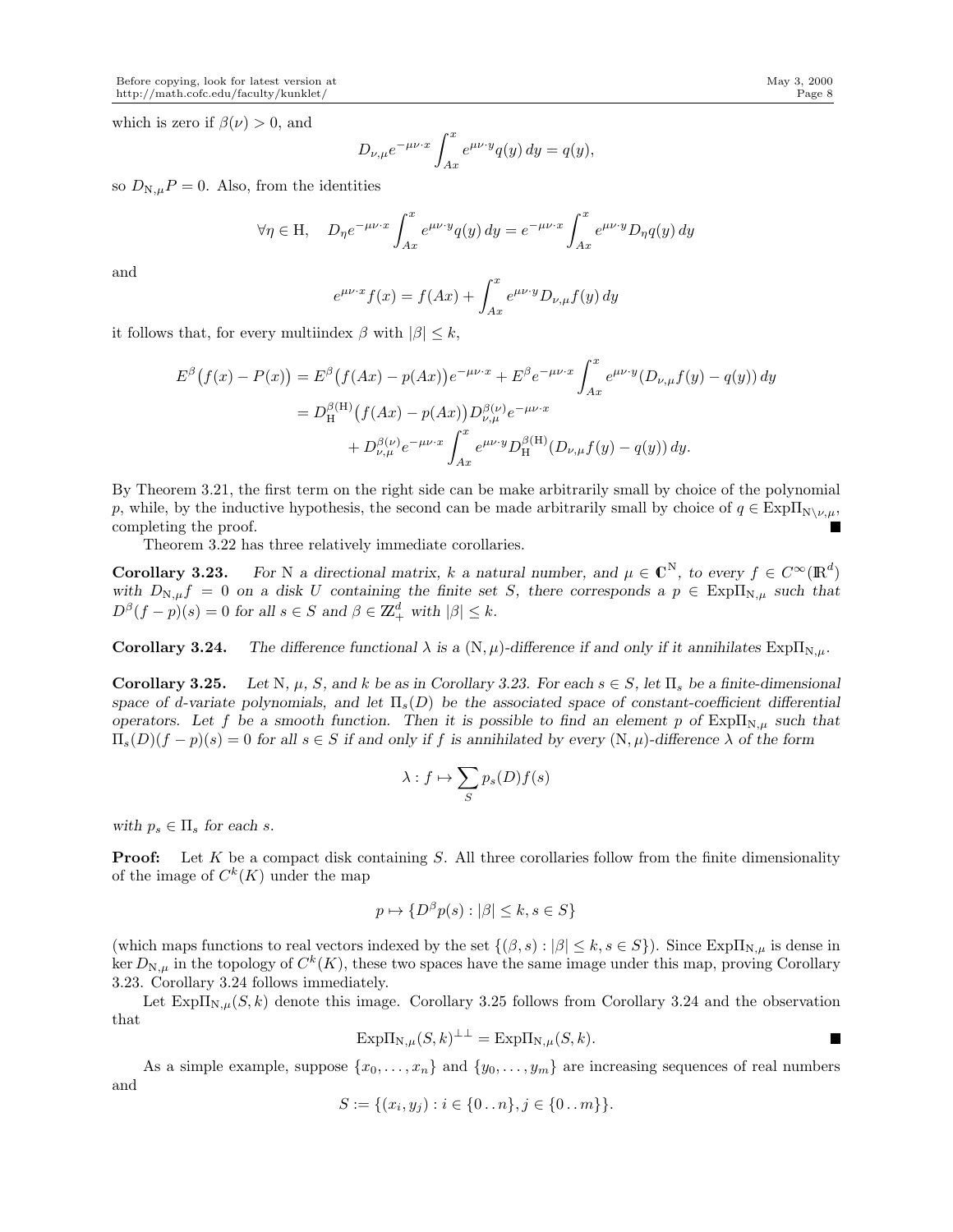Let N consist of n copies of the vector  $(1, 0)$  and m copies of  $(0, 1)$ , and let  $\mu = 0$ . Then it is possible to interpolate to the values of a function f on S by some  $p \in \Pi$  satisfying  $D_N p = 0$  if and only if  $\lambda f = 0$  for  $\lambda$  any linear combination of function evaluations on S which annihilates ker  $D_N$ . As it turns out [15,Proof of Theorem 4.1, any such  $\lambda$  is a scalar multiple of the tensor product divided difference. Therefore, in this simple case, Corollary 3.25 reduces to the well-known fact that one can find a polynomial  $p$  agreeing with  $f$ on S for which

$$
\left(\frac{\partial}{\partial x}\right)^n \left(\frac{\partial}{\partial y}\right)^m p = 0
$$

if and only if  $[x_0, ..., x_n][y_0, ..., y_m]$   $f(x, y) = 0$ .

## 4. Spanning sets for  $(N, \mu)$ -differences

We begin this section by an immediate extension of an earlier result.

Theorem 4.1. *Let* N *be a directional matrix whose distinct columns are linearly independent, and let*  $\mu \in \mathbb{C}^N$ . Then any  $(N, \mu)$ -difference consisting entirely of function evaluations can be written, after a linear *change of variables, as a linear combination of tensor product*  $(N, \mu)$ *-divided differences.* 

**Proof:** We sketch the proof, since it is essentially the same as one published earlier [15, Theorem 4.1]. See that paper to review the concept of a tensor product divided difference. A review of exponential divided differences can be found in a more recent paper [17, §3].

It will suffice to prove Theorem 4.1 in case the unique elements of N form the standard orthonormal basis for  $\mathbb{R}^d$ .

Add points to  $S$  as necessary so that it forms a tensor product grid (that is, the Cartesian product of  $d$ finite subsets of R). Add more points to S as necessary so as to guarantee (by Corollary 3.19) the existence of tensor product  $(N, \mu)$ -divided differences (consisting of function evaluations only) supported on S. Repeat the following step until impossible:

Choose a maximal element  $s^*$  of S (in the lexicographic order). Modify  $\lambda$  by subtracting from it a scalar multiple of a tensor product  $(N, \mu)$  divided difference so that

$$
s^* \notin \text{new } S := \text{supp new } \lambda \subset \text{old } S.
$$

This process terminates when, for lack of the requisite number of points in some direction, there are no more tensor product  $(N, \mu)$ -divided differences supported on S. Corollary 3.16 now implies that no nontrivial  $(N, \mu)$ -difference consisting of function evaluations only can be supported on the resulting S, making the resulting  $\lambda$  the zero functional.

The remaining question of interest is what might serve for a spanning set of all  $(N, \mu)$ -differences if the distinct columns of N are linearly dependent. We give a partial solution to that problem in this section, showing that, with the additional restriction that  $S \subset \mathbb{Q}^d$ , a  $(N, \mu)$ -difference which consists entirely of function evaluations must be a linear combination of forward differences. Several definitions and technicalities will precede these main results.

Define the forward difference operators (which send functions to functions) by the rules

$$
\nabla^{\nu}_{\mu} : f \mapsto f - e^{\mu(\nu)} f(\cdot - \nu)
$$

and

$$
\nabla^{\rm N}_\mu:=\prod_{\nu\in{\rm N}}\nabla^\nu_\mu.
$$

The corresponding forward differences (which send functions to scalars) are defined as follows. Let

$$
\delta_{0,\mu}^{\nu}: f \mapsto f(0) - e^{\mu(\nu)} f(\nu).
$$

As a distribution,  $\delta_{0,\mu}^{\nu} = \nabla_{\mu}^{\nu} \delta$ , so that  $\nabla_{\mu}^{\nu} f = \delta_{0,\mu}^{\nu} * f$ . Similarly define

$$
\delta_{0,\mu}^N := \nabla_{\mu}^N \delta
$$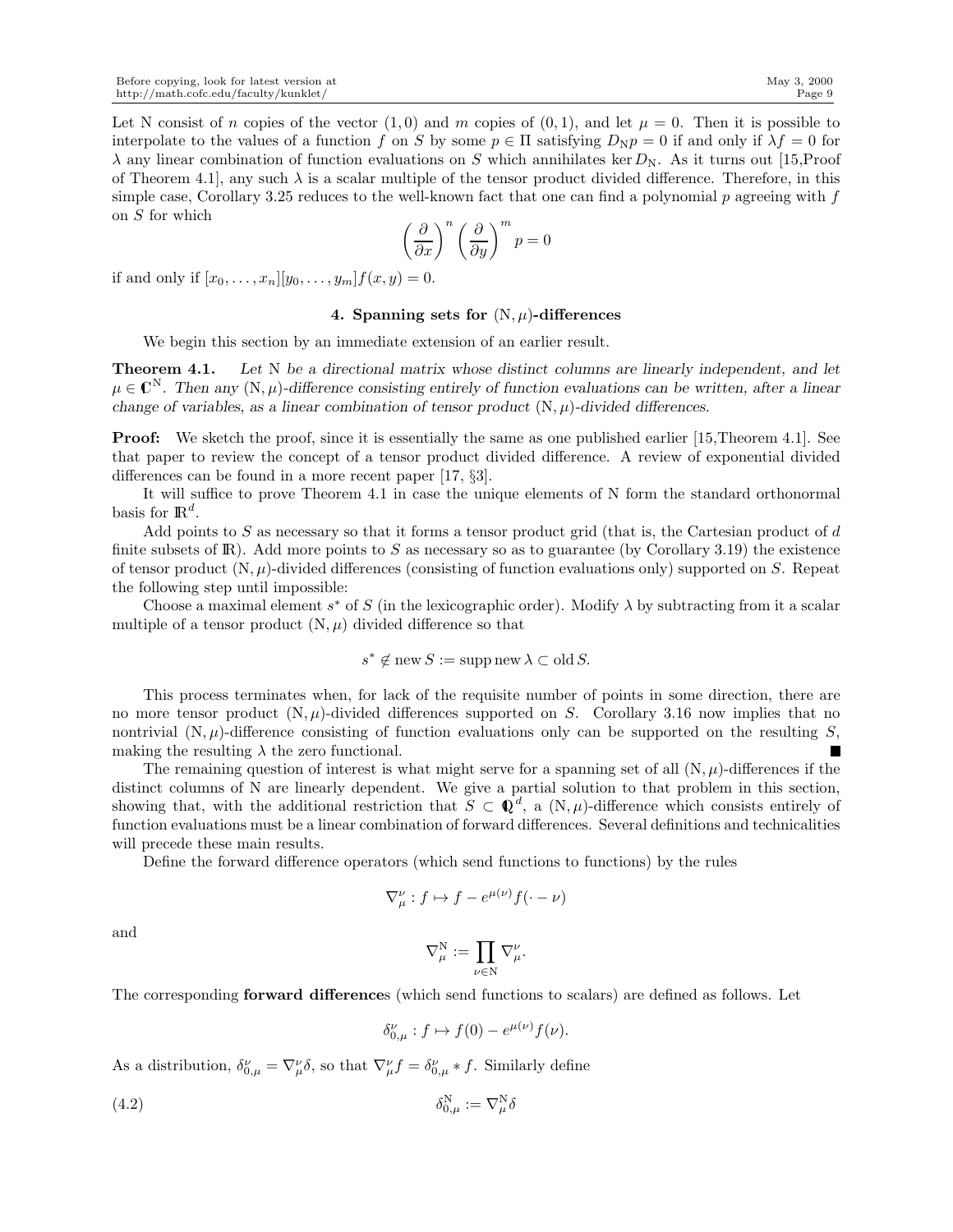so that  $\nabla_{\mu}^{\mathbf{N}} f = \delta_{0,\mu}^{\mathbf{N}} * f$ . For arbitrary t in  $\mathbb{R}^d$ , define

$$
\delta_{t,\mu}^{\rm N}:f\mapsto \delta_{0,\mu}^{\rm N}f(\cdot+t).
$$

It is straightforward to see from equation (4.2) that if  $\sigma \in \{-1,1\}^N$ ,

(4.3) 
$$
\delta_{0,\mu}^N = \left(\prod_{\nu \in M} \left(-e^{\mu(\nu)}\right)\right) \delta_{M1,\mu_\sigma}^{N_\sigma}
$$

where  $M := \{ \nu \in N : \sigma(\nu) = -1 \}.$  That is, a forward difference in the directions N beginning from 0 is, up to a scalar factor, the same as a forward difference in the rescaled directions  $N_{\sigma}$ , beginning at another point, M1.

In case  $\mu = 0$ , the forward difference  $\delta_{t,\mu}^{\text{N}}$  may be written more simply as  $\delta_t^{\text{N}}$ . For completeness, define

$$
\delta_{t,\mu}^{\emptyset}: f \mapsto f(t).
$$

**Definition 4.4.** Let N satisfy condition (3.5). For x and y in  $\mathbb{R}^d$ , we write  $x \leq y$  provided that there  $\text{exists } z \in \mathbb{R}_+^N \text{ such that } x + \mathbb{N}z = y. \text{ Furthermore, we write } x \overset{\text{N}}{\lt} y \text{ if } x \overset{\text{N}}{\leq} y \neq x.$ 

It follows from condition (3.5) that  $\leq$  is a partial order.

**Proposition 4.5.** Let N be a directional matrix. If S and T are finite subsets of  $\mathbb{R}^d$  and if there exist *nonzero scalars*  $a(s)$  *for all*  $s \in S$  *and*  $b(t)$  *for all*  $t \in T$  *such that* 

(4.6) 
$$
\sum_{S} a(s) \delta_s^{\emptyset} = \sum_{T} b(t) \delta_{t,\mu}^N
$$

then the  $\leq$ -wise minimal elements of  $T$  belong to  $S$ .

**Proof:** Expanding each  $\delta_{t,\mu}^{\text{N}}$ ,

$$
\sum_{T} b(t) \delta_{t,\mu}^{\rm N} = \sum_{T} b(t) \sum_{\mathbf{M} \subseteq \mathbf{N}} c(\mathbf{M}) \delta_{t+\mathbf{M}}^{\emptyset}
$$

where  $c(\emptyset)$  is a nonzero scalar. If  $t^*$  is  $\leq$ -minimal in T, then the only difference  $\delta_{t,\mu}^N$  having support at  $t^*$  is  $\delta_{t^*,\mu}^N$ ; hence  $t^*$  is in S and  $a(t^*) = b(t^*)c(\emptyset)$ .

In general it is not necessary that  $T \subset S$  for equation (4.6) to be true. For instance, if  $N = \begin{pmatrix} 1 & 0 \\ 0 & 1 \end{pmatrix}$ 

and  $\lambda = \delta^N_{(1,1),0} - \delta^N_{(0,0),0}$ , then the point  $(1,1)$  is not in the support of  $\lambda$ . More detailed information on the relation between  $T$  and  $S$  is provided by the next corollary.

**Corollary 4.7.** *Under the same hypotheses as Proposition 4.5, the extreme points of*  $T + N\{0, 1\}^N$  *must belong to* S*.*

**Proof:** If  $t^* + N\beta$  is an extreme point in  $T + N\{0, 1\}^N$  for some  $t^*$  in T and  $\beta$  in  $\{0, 1\}^N$ , then  $N\beta$  is extreme in N $\{0,1\}^N$ . As in Proposition 3.7, let  $\sigma = 1 - 2\beta$  be the associated normalization of N. By (4.3), the functional (4.6) can be rewritten as

(4.8) 
$$
\sum_{T} b(t) \delta_{t,\mu}^{\mathcal{N}} = \sum_{T} c(t) \delta_{t+\mathcal{N}\beta,\mu}^{\mathcal{N}\sigma}
$$

for some nonzero scalars  $\{c(t): t \in T\}.$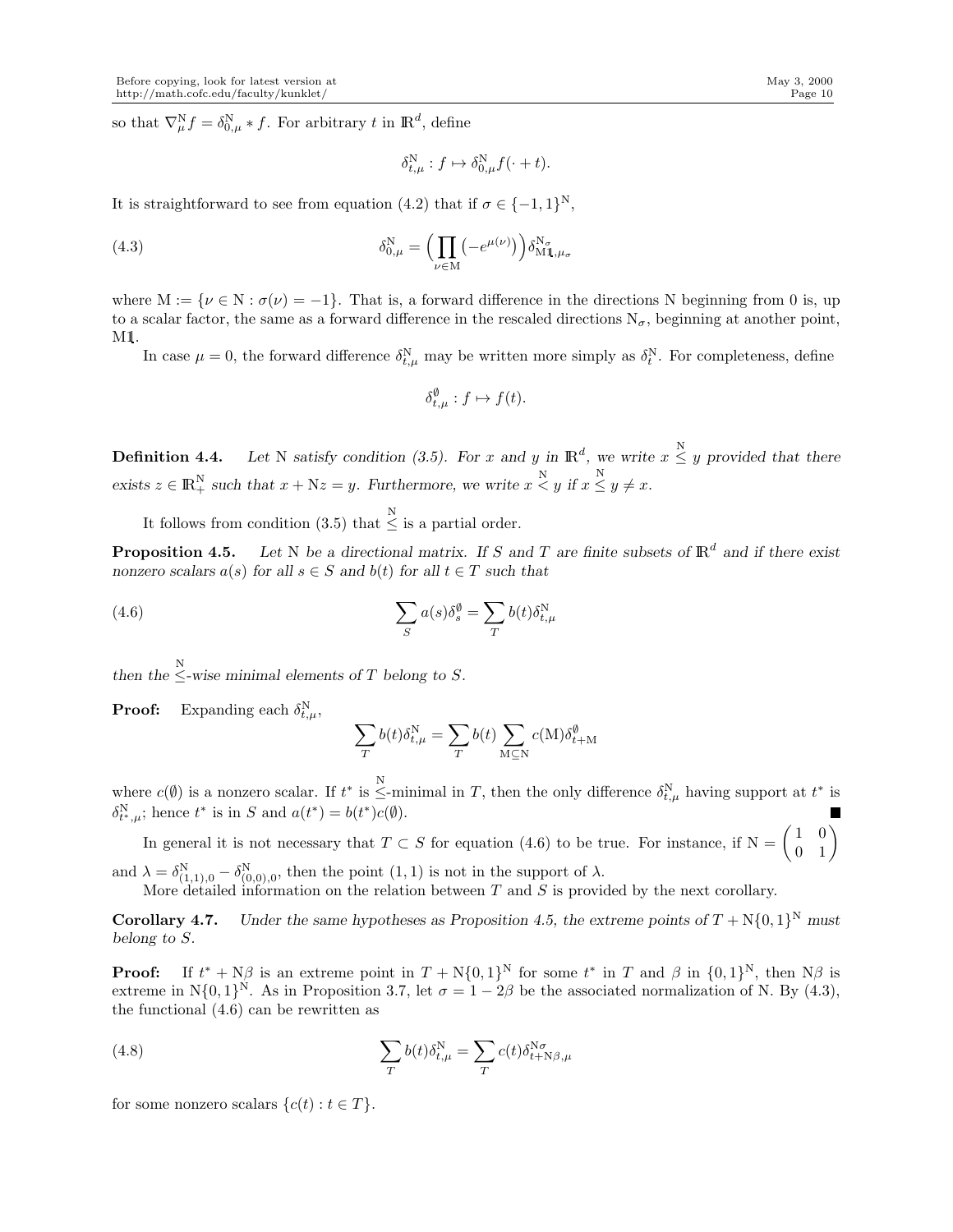Since  $t^* + N\beta$  is an extreme point in  $T + N\{0,1\}^N$ , there exists  $\gamma \in \mathbb{R}^d$  such that, for any  $s + N\xi$  in  $T + N{0, 1}^N$  other than  $t^* + N\beta$ ,

(4.9) 
$$
\gamma \cdot (t^* + N\beta) < \gamma \cdot (s + N\xi).
$$

In particular, letting  $s = t^*$  and  $\xi = \beta + (1 - 2\beta(\nu))\nu$  implies that

$$
\gamma \cdot (1 - 2\beta(\nu))\nu > 0
$$

for any  $\nu$  in N. Therefore, if  $s + N\beta \le t^* + N\beta$  for  $s$  in T, then  $\gamma \cdot (s + N\beta) \le \gamma \cdot (t^* + N\beta)$  so that equation (4.9) implies  $s = t^*$ . Consequently,  $t^* + N\beta$  is  $\leq$ -minimal in  $T + N\beta$  and, in light of equation (4.8), Proposition 4.5 implies that  $t^* + N\beta$  lies in S.

**Lemma 4.10.** Let N be a finite subset of  $\mathbb{Z}^d$  and suppose the set L is covered by the union of finitely *many disjoint shifts of the lattice generated by* N*; that is,*

$$
L \subseteq \bigcup_{i=1}^{k} (z_i + \mathbf{N} \mathbf{Z}^{\mathbf{N}})
$$

for some points  $z_1, z_2, \ldots, z_k$  in  $\mathbb{R}^d$ . Suppose further that

$$
\nu \in \mathcal{N}, \quad k\nu \in L - L \quad \Longrightarrow \quad k \in \mathbb{N}.
$$

*Then, for*  $\lambda$  *any* (N,  $\mu$ )-difference supported on L, the restriction of  $\lambda$  to any  $z_i + NZ^N$  *is also a* (N,  $\mu$ )*difference.*

**Proof:** By Theorem 3.15, it will suffice to show that, for any  $i \in \{1..k\}$ , any  $s \in \text{supp }\lambda$ , and any  $\nu \in \mathbb{N}$ , the restriction of  $\lambda$  to  $(s:\nu) \cap (z_i + NZ^N)$  is an  $(\nu^{\alpha(\nu)}, \mu)$ -difference, where  $(s:\nu)$  is the set of points in supp  $\lambda$  that differ from s by a multiple of  $\nu$ . This is trivially the case if  $(s : \nu) \cap (z_i + NZ^N)$  is empty, so suppose that for some scalar k, the point  $s+k\nu$  is simultaneously in supp  $\lambda$  and  $z_i + N\mathbb{Z}^N$ . Since this means  $k\nu \in L - L$ , the scalar k must be an integer and  $s \in z_i + N\mathbb{Z}^N$ .

For any  $t \in (s : \nu)$ , there exists a scalar k, necessarily an integer, for which  $t - s = k\nu$ , and therefore  $t \in z_i + NZ^N$ . It follows that

$$
(s:\nu) = (s:\nu) \cap (z_i + \mathbf{NZ}^{\mathbf{N}})
$$

and, since Theorem 3.15 implies that the restriction of  $\lambda$  to  $(s:\nu)$  is a  $(\nu^{\alpha(\nu)}, \mu)$ -difference, the proof is complete.

The next two results, the main ones of this section, form another characterization of  $(N, \mu)$ -differences. Clearly, if  $(N^*, \mu^*)$  is a rescaling of  $(N, \mu)$ , then any linear combination of  $(N^*, \mu^*)$  forward differences is a  $(N, \mu)$ -difference. As it turns out (Corollary 4.13), there are no other  $(N, \mu)$ -differences which depend solely on function values at rational points.

Theorem 4.11. *Assume that* N *is a rational directional matrix for which*

(4.12) 
$$
\nu \in \mathbb{N}, \quad k\nu \in \mathbb{N}\mathbb{Z}^{\mathbb{N}} \implies k \in \mathbb{Z}
$$

*and that*  $\mu$  provides cardinal interpolation in the directions N. If  $\lambda$  is a  $(N, \mu)$ -difference consisting entirely *of function-evaluations at points in*  $N\mathbb{Z}^N$ , then there exist  $T \subset \mathbb{Z}^N$  and  $b \in \mathbb{R}^T$  such that

$$
\lambda = \sum_T b(t) \delta_{\mathrm{N}t,\mu}^\mathrm{N}.
$$

While the hypotheses of Theorem 4.11 may seem somewhat restrictive, we'll see in the following corollary that a similar conclusion holds for a broader class of  $(N, \mu)$ -differences.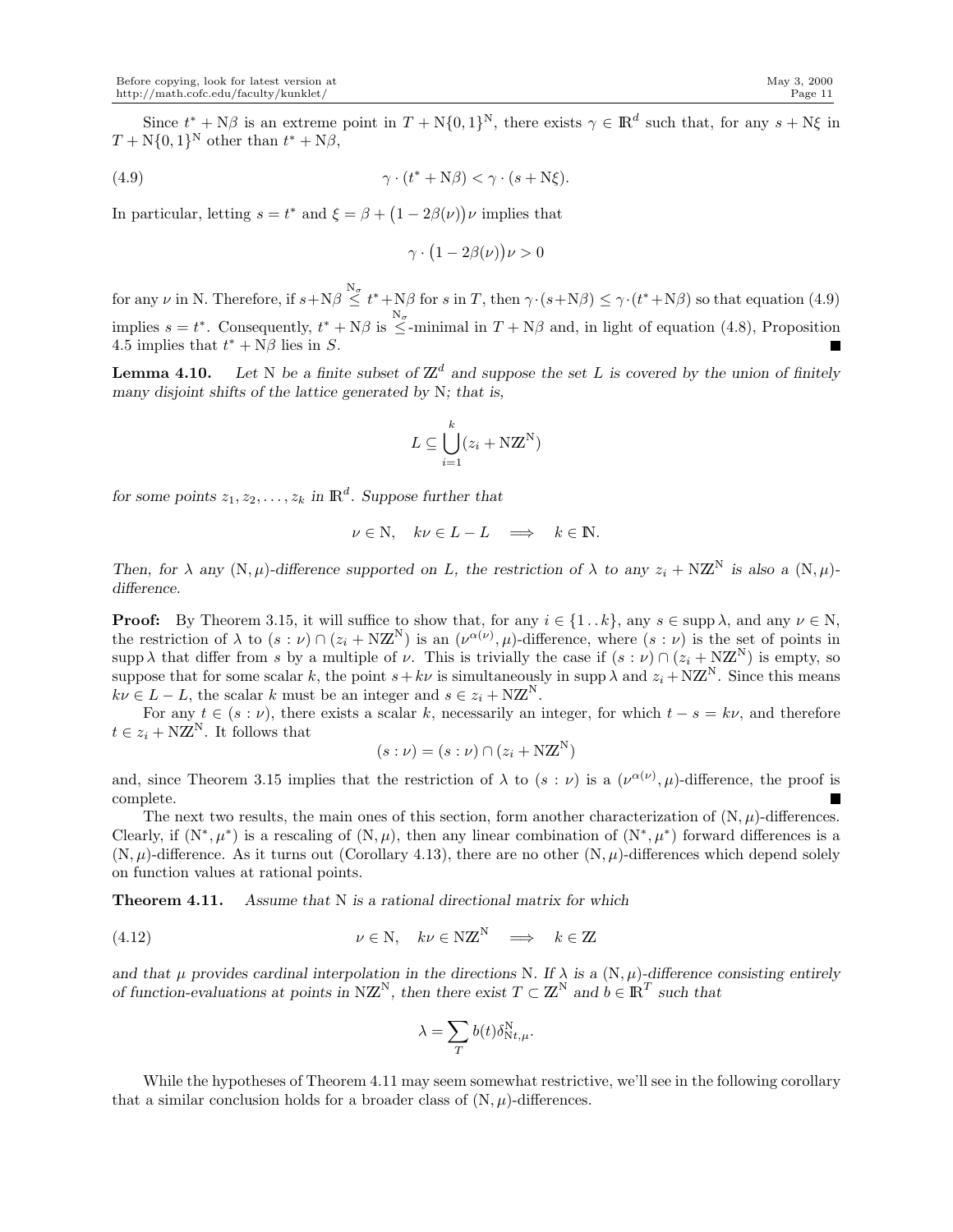**Corollary 4.13.** Let N be a directional matrix and let  $\lambda$  be a  $(N, \mu)$ -difference consisting entirely of *function evaluations at rational points* S. Then there exists a rescaling  $(N_{\sigma}, \mu_{\sigma})$  of  $(N, \mu)$ , a finite subset T *of*  $\mathbb{R}^d$ , and a vector  $b \in \mathbb{R}^T$  such that

$$
\lambda=\sum_{T}b(t)\delta_{t,\mu_\sigma}^{\mathbf{N}_\sigma}.
$$

**Proof of Corollary 4.13:** The conclusion is obvious if  $\lambda$  is identically zero. If  $\lambda$  is nontrivial, then, since it consists of function evaluations only, Corollary 3.16 implies that for any  $\nu$  in N there exists a multiple of  $\nu$  in  $S-S$ . By choosing the appropriate rescaling, we may assume N is this collection of rational directions. For every  $\nu$  in N, define  $\nu_{\epsilon}$  to be the smallest positive multiple of  $\nu$  found in the (necessarily discrete) lattice NZ<sup>N</sup>. Define N<sub>ε</sub> to be the set of all resulting  $\nu_{\epsilon}$  and let  $\mu_{\epsilon}$  be the corresponding rescaling of  $\mu$ . Then the lattice  $N_{\epsilon}\mathbb{Z}^{N}$  generated by  $N_{\epsilon}$  is the same as that generated by N.

It will suffice to prove Corollary 4.13 in case S lies in ran N, since the restriction of  $\lambda$  to any  $(s : N)$  is a  $(N, \mu)$ -difference. Therefore, we may assume that for each s in S there is a rational vector  $t \in \mathbb{Q}^N$  such that  $N_{\epsilon}t = s$ . Choose a natural number m so that  $mt \in \mathbb{Z}^{N}$  for every such t, and define  $N_{\omega} := N_{\epsilon}/m$  and  $\mu_{\omega} := \mu_{\epsilon}/m$ . Finally, pick a natural number  $\ell$  (guaranteed by the remarks following Corollary 3.19) so that  $\mu_{\sigma} := \mu_{\omega}/\ell$  provides cardinal interpolation in the directions  $N_{\sigma} := N_{\omega}/\ell$ . Then S lies in the lattice generated by  $N_{\sigma}$ , and  $N_{\sigma}$  satisfies condition (4.12). Therefore, by Theorem 4.11,  $\lambda$  is a linear combination of various shifts of  $\delta_{0,\mu_{\sigma}}^{\mathcal{N}_{\sigma}}$ .

**Proof of Theorem 4.11:** We first show that it will suffice to prove Theorem 4.11 under the additional assumption that N is an integer matrix and contains a nonzero multiple of each of the columns  $e_1, e_2, \ldots, e_d$ of the  $d \times d$  identity matrix.

Suppose Theorem 4.11 were true under these additional assumptions, and assume that  $N \subset \mathbb{Q}^d$  has rank  $c \leq d$  and satisfies the hypotheses of the theorem.

Take H a basis in N. Then there exists a rational  $c \times d$  matrix K such that KH is the  $(c \times c)$  identity. Consequently,  $HKHt = Ht$  for any  $t \in \mathbb{R}^H$ . That is, the restriction of HK to ran N is the identity.

Choose a natural number m so that  $\Gamma := mKN$  is an integer matrix. The typical element  $\gamma$  of  $\Gamma$  is  $mK\nu$ , and, since H is a subset of N, there can be found in  $\Gamma$  multiples of  $e_1, e_2, \ldots, e_c$ . If  $k\gamma \in \Gamma \mathbb{Z}^{\Gamma}$  for some  $\gamma = mK\nu \in \Gamma$  and real number k, then multiplication on the left by H implies that  $k\nu \in NZ^N$ , and, by hypothesis, this forces k to be a natural number. Therefore  $\Gamma$  satisfies the hypotheses of Theorem 4.11.

Assume  $\lambda$  is a  $(N, \mu)$ -difference consisting entirely of function evaluations on NZ<sup>N</sup>. Define

$$
\xi: f \mapsto \lambda(f \circ mK).
$$

Then  $\xi$  is a linear combination of function evaluations on  $\Gamma \mathbb{Z}^{\Gamma}$ .

Since N and  $\Gamma$  are in one-to-one correspondence, one can view the given  $\mu$  as a member of  $\mathbb{C}^{\Gamma}$ . For any smooth function  $f$ ,

(4.14) 
$$
(D_{\Gamma,\mu}f)\circ m\mathbf{K}=D_{\mathbf{N},\mu}(f\circ m\mathbf{K}),
$$

and therefore  $\lambda$  being a  $(N, \mu)$ -difference forces  $\xi$  to be a  $(\Gamma, \mu)$ -difference. Theorem 4.11, in the special case that the directional matrix is integral and contains multiples of  $e_1, \ldots, e_c$ , implies the existence of a set  $T \subset \mathbb{Z}^{\Gamma}$  such that

$$
\xi=\sum_{T}b(t)\delta_{\Gamma t,\mu}^{\Gamma}.
$$

It is not hard to see from (4.2) that

(4.15) 
$$
\delta_{\Gamma t,\mu}^{\Gamma}(f \circ m^{-1} \mathcal{H}) = \delta_{\mathrm{N}t,\mu}^{\mathrm{N}} f
$$

so that, for any function  $f$ ,

$$
\lambda f = \xi(f \circ m^{-1}H)
$$
  
= 
$$
\sum_{T} b(t) \delta_{Nt,\mu}^{N} f.
$$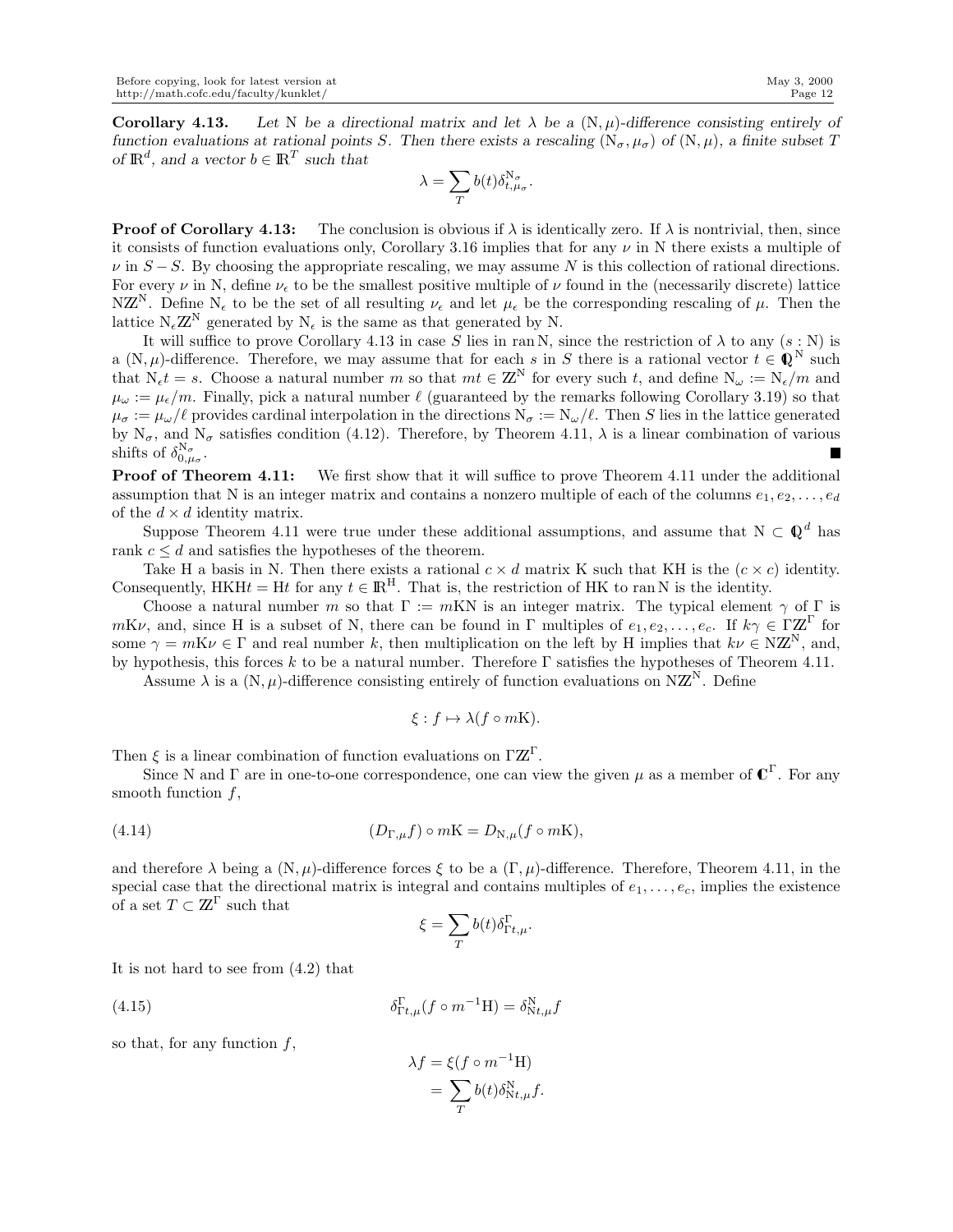With this sufficiency established, assume for the remainder of the proof that N is an integer matrix containing elements parallel to each of  $e_1, \ldots, e_d$ .

Partition N into the classes

$$
N_i = N \cap (ran(e_i, ..., e_d) \setminus ran(e_{i+1}, ..., e_d)).
$$

For  $\nu$  in N, let  $\nu\downarrow := \nu(i)$  where i is the smallest integer for which  $\nu(i) \neq 0$ . Since the conclusion of Theorem 4.11 is independent of the normalization of N, we may assume that each  $\nu$  in N has been multiplied by  $\pm 1$ so as to achieve  $\nu \downarrow > 0$ . This is a normalization of N, as is any choice of  $\pm 1$  that causes

(4.16) 
$$
\forall i \forall \nu, \eta \in N_i, \quad \text{sign}(\nu \downarrow) = \text{sign}(\eta \downarrow),
$$

since Na = 0 and  $a \ge 0$  then implies  $a = 0$  (cf. (3.5)).

Choose  $\gamma \in \mathbb{R}^d$  so that  $\gamma \cdot N > 0$  and  $\theta \in \mathbb{Z}^d$  so that the support S of  $\lambda$  lies in  $\theta + \mathbb{Z}_+^d$ . Then modify  $\lambda$ and S according to the following algorithm.

Algorithm 4.17. *Define*

$$
S' := \{ s \in S : \operatorname{supp} \delta_s^{-N} \subset \theta + \mathbb{Z}_+^d \}.
$$

*If* S' is nonempty, choose  $s \in S'$  so that  $\gamma \cdot s \geq \gamma \cdot S'$  and c a scalar so that  $\lambda - c\delta_{s,-\mu}^{-N}$  has no support at s. *Redefine*  $\lambda := \lambda - c \delta_{s, -\mu}^{-N}$  and  $S := \text{supp }\lambda$ . Repeat until  $S' = \emptyset$ .

Proposition 4.18. *Algorithm 4.17 stops after finitely many iterations.*

**Proof:** Since N contains a positive multiple of each  $e_i$  for each i between 1 and d, each component  $\gamma(i)$  of  $\gamma$  is positive. Consequently, for any number r, the set

$$
\{z \in \theta + \mathbb{Z}_+^d : \gamma \cdot z = r\}
$$

has finite cardinality. At any time during Algorithm 4.17, S' is a subset of  $\theta + \mathbb{Z}_+^d$ , so at no time is  $\max \gamma \cdot S < \gamma \cdot \theta$ .

At each iteration, a point s at which  $\gamma$  takes its maximum on S' is removed, and the points x added to  $S'$ , if any, satisfy

$$
\gamma \cdot x < \gamma \cdot s.
$$

Were the loop to repeat indefinitely,  $\max \gamma \cdot S'$  would eventually be reduced to less than  $\gamma \cdot \theta$ , a contradiction.

Continuing with the proof of Theorem 4.11, since  $S' = \emptyset$  when Algorithm 4.17 ends, S lies in

$$
NZ^N\cap \left(\theta+(Z_+^d\setminus Z')\right)
$$

where

(4.19) 
$$
\mathbb{Z}' := \{ z \in \mathbb{Z}^d : \forall K \subseteq N, z - K\mathbf{1} \in \mathbb{Z}_+^d \}.
$$

To better understand S, we make the following observations.

**Proposition 4.20.** If u is a minimal element of  $\mathbb{Z}'$  in the sense of the standard  $\leq$ , then to each i in  $\{1 \dots d\}$ , there corresponds a K  $\subset N$  for which  $(u - K1)(i) = 0$ .

**Proof:** Define the multiinteger  $w$  by

$$
w(i) := \min_{\mathbf{K} \subseteq \mathbf{N}} (u - \mathbf{K} \mathbf{1})(i) \ge 0.
$$

For any  $H \subseteq N$  and i in  $\{1 \dots d\}$ ,

$$
(u - w - H1)(i) = (u - H1)(i) - \min_{K \subseteq N} (u - K1)(i) \ge 0.
$$

Consequently,  $u - w \in \mathbb{Z}'$ , and since u is minimal,  $w = 0$ , proving the proposition.

П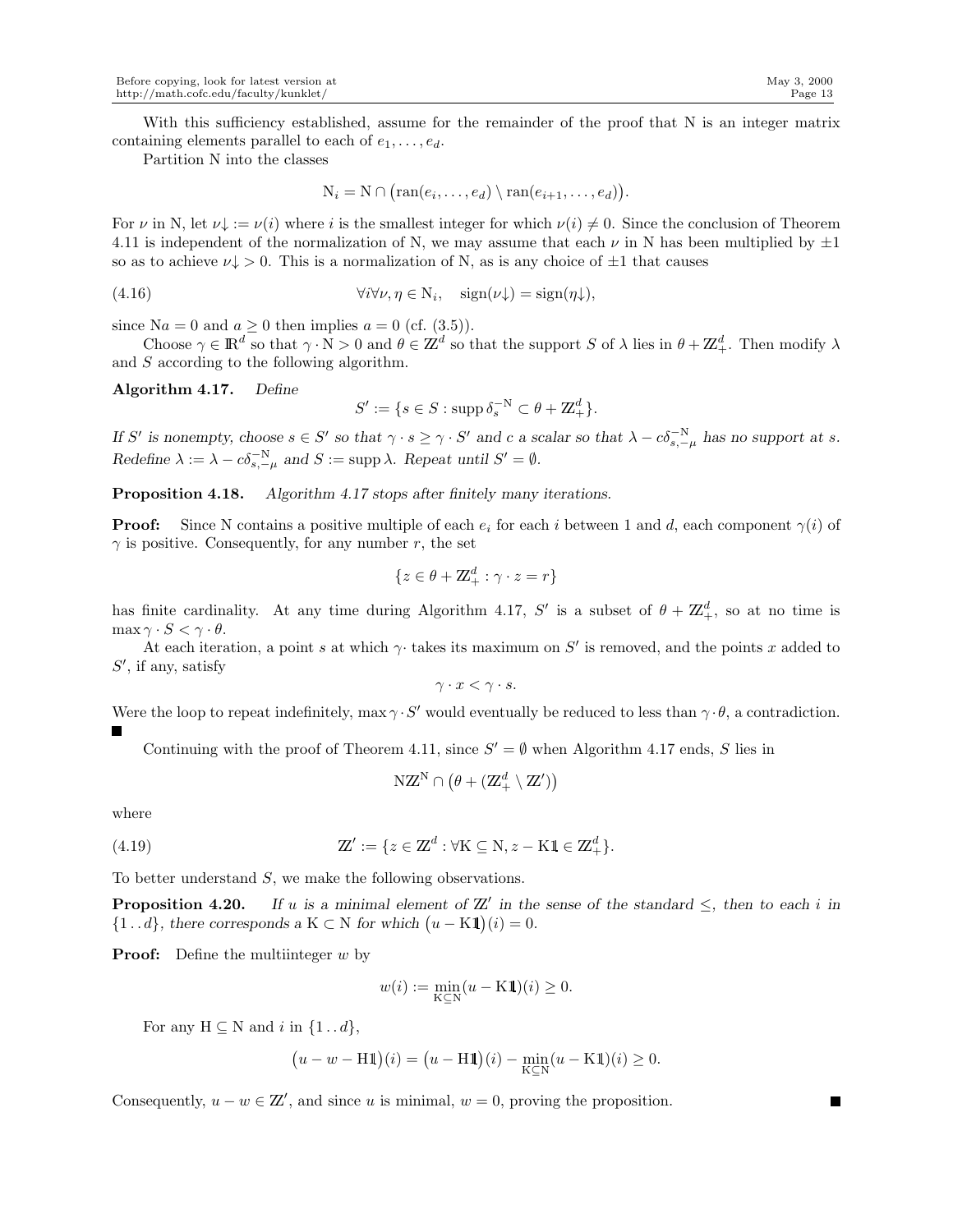**Proposition 4.21.** There is a unique minimal element of  $\mathbb{Z}'$ .

**Proof:** That a minimal element exists follows from  $\mathbb{Z}' \subseteq \mathbb{Z}_+^d$ .

Suppose both u and v are minimal in  $\mathbb{Z}'$ , and therefore not comparable. Then  $u(i) < v(i)$  for some i in  $\{1 \dots d\}$ . By Proposition 4.20, there is a subset K of N for which

$$
0 = (v - K1)(i) > (u - K1)(i),
$$

contradicting  $u \in \mathbb{Z}'$  and proving the proposition.

It is an easy consequence of definition (4.19) that, if  $u \in \mathbb{Z}'$ , then any multiinteger greater or equal u must also belong to  $\mathbb{Z}'$ . That is,  $\mathbb{Z}' = \{u \dots \infty\}$  where u denotes the minimal element of  $\mathbb{Z}'$ . Therefore, since the support S of  $\lambda$  is finite, there exists a multiinteger  $\beta$  such that

$$
S \subset \mathbf{NZ}^{\mathbf{N}} \cap \{\theta \dots \beta\} \setminus \{\theta + u \dots \infty\}.
$$

The proof of Theorem 4.11 is completed by the following result.

**Theorem 4.22.** Let N be a directional integer matrix with  $\nu \downarrow > 0$  for each  $\nu$  in N. Assume also that  $\mu$  provides cardinal interpolation in the directions N. Assume that N contains a multiple of  $e_i$  for each i in  $\{1...d\}$ , and that N satisfies (4.12). Let  $\theta$  and  $\beta$  be in  $\mathbb{Z}^d$  and let u denote the minimal element of  $\mathbb{Z}'$ . Then *the only*  $(N, \mu)$ *-difference*  $\lambda$  *supported on the set* 

$$
S = \mathbf{NZ}^{\mathbf{N}} \cap \{\theta \dots \beta\} \setminus \{\theta + u \dots \infty\}.
$$

*is the trivial*  $\lambda = 0$ *.* 

**Proof:** The proof is by induction on d and  $\#N$ .

In case  $d = 1$ , the hypothesis (4.12) forces  $N = \nu^{\alpha(\nu)}$ , the set consisting of  $\alpha(\nu)$  copies of the positive integer  $\nu$ . In this case, the minimal element of

$$
\mathbb{Z}' = \{ z \ge 0 : z - \alpha(\nu)\nu \ge 0 \}
$$

is simply  $u = \alpha(\nu)\nu$ . The set S is at most the set of all integer multiples of  $\nu$  between  $\theta \in \mathbb{Z}$  and  $\theta + \alpha(\nu)\nu - 1$ . Since one can always interpolate to function values on this set from  $\mathrm{Exp}\Pi_{\nu^{\alpha(\nu)},\mu}$ , the only  $(\nu^{\alpha(\nu)},\mu)$ -difference supported on  $S$  is the trivial one.

Assume now that  $d > 1$ , and that Theorem 4.22 (and consequently Theorem 4.11) holds for matrices  $\widetilde{\mathcal{N}} \subset \mathbf{Z}^{\widetilde{d}}$  and integers  $\widetilde{d}$  provided either

$$
(4.23) \qquad \tilde{d} < d
$$

or

 $(4.24)$   $\tilde{d} = d$  and  $\tilde{d} = \tilde{d}$  and  $\tilde{d} = \tilde{N}$ 

Take  $\beta$  minimal so that the  $(N, \mu)$ -difference  $\lambda$  is supported on

$$
S = \mathbf{NZ}^{\mathbf{N}} \cap \{\theta \dots \beta\} \setminus \{\theta + u \dots \infty\}.
$$

We'll first show that  $\beta(1)$  is necessarily less than  $\theta(1) + u(1)$ . Toward that end, assume

(4.25) 
$$
\beta(1) \ge \theta(1) + u(1).
$$

Define

$$
M := N \cap \text{ran}\{e_2, \dots, e_d\}
$$
  
\n
$$
K := (N \setminus M) \setminus \text{ran}\{e_1\}
$$
  
\n
$$
H := N \setminus \text{ran}\{e_1\}
$$
  
\n
$$
= K \cup M
$$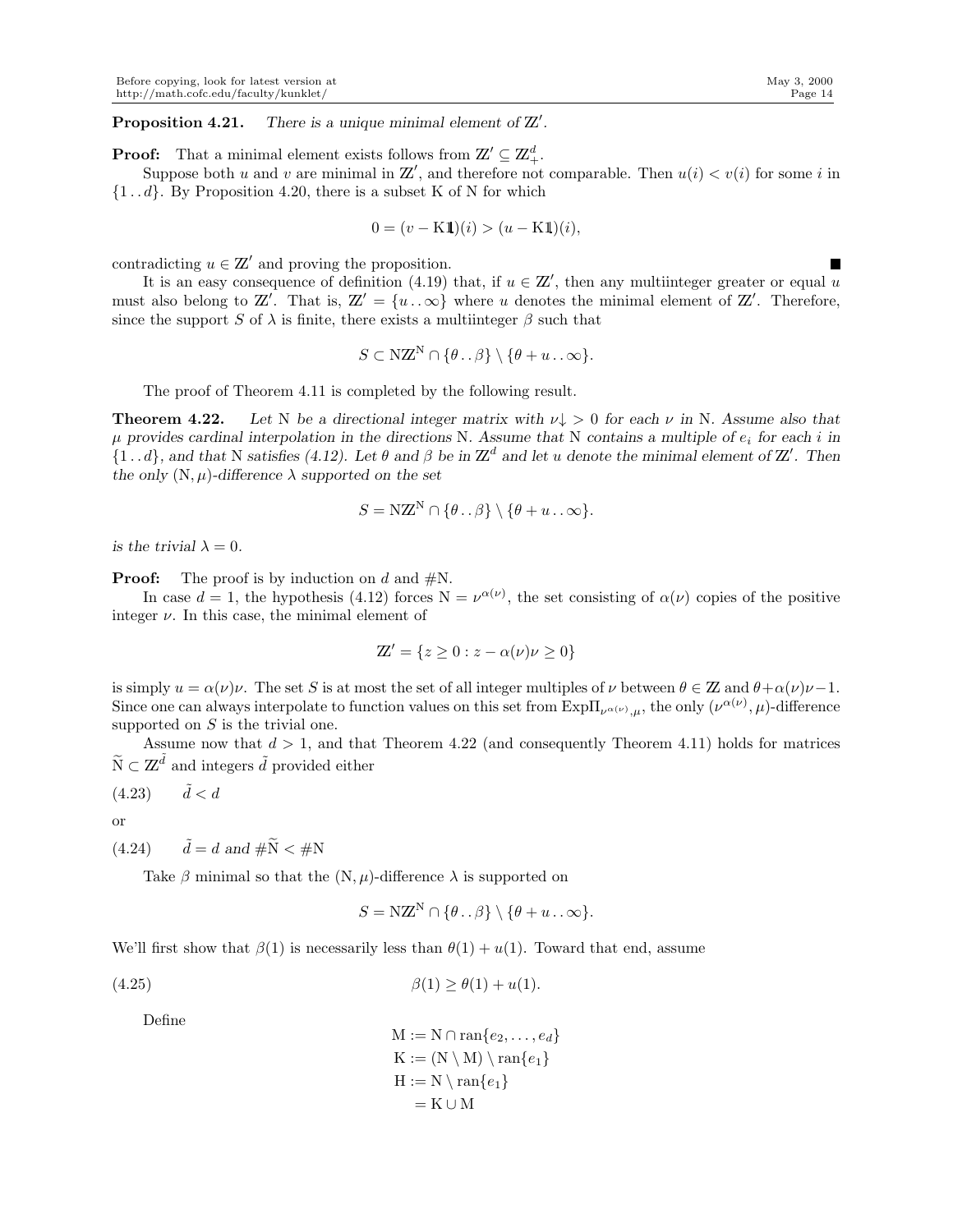By hypothesis, H is a proper subset of N.

Define  $w$  to be the unique minimal element of

$$
\{z\in\mathbb{Z}^d:\forall \mathbf{X}\subseteq\mathbf{M},z-\mathbf{X}\mathbbm{1}\in\mathbb{Z}_+^d\}
$$

so that for all i in  $\{1 \dots d\}$  and all  $X \subseteq M$ ,

$$
(4.26) \qquad \qquad (w - \mathbf{X1})(i) \ge 0
$$

and for every i there exists an X for which  $(w - \mathrm{X1})(i) = 0$ . Because  $M \subseteq \mathrm{ran}\{e_2, \ldots, e_d\}$ , the minimality of w forces  $w(1) = 0$ .

Since  $\beta$  is minimal, choose s in S satisfying  $s(1) = \beta(1)$ .

Define  $\theta'$  to have  $\beta(1)$  for its first coordinate and, for its 2nd, ..., dth coordinates, the same as  $\theta + u - w$ . We'll first show that  $\lambda$  has no support at s if  $s \not\geq \theta'$ . This is vacuously true in case  $K = \emptyset$ , since then  $u({2 \dots d}) = w({2 \dots d})$ , so assume  $K \neq \emptyset$  and  $s \not\geq \theta'$ .

Since  $s(1) = \theta'(1)$ , assume  $\exists i^* > 1$  such that

$$
s(i^*) < \theta(i^*) + u(i^*) - w(i^*).
$$

By Proposition 4.20, there is a subset X of H for which

$$
(u - \mathbf{X} \mathbf{1})(i^*) = 0.
$$

By equation (4.26),

$$
\big(\theta+u-(\mathbf{X}\cap \mathbf{M})\mathbbm{1}\big)(i^*)\geq \big(\theta+u-w\big)(i^*)>s(i^*),
$$

so that

$$
(s - (X \cap K)\mathbf{1})(i^*) = (s - X\mathbf{1} + (X \cap M)\mathbf{1})(i^*)
$$
  

$$
< (\theta + u - X\mathbf{1})(i^*) = \theta(i^*).
$$

Let  $\hat{H} = (-K) \cup M$ , a normalization of H of the form (4.16), and let  $\hat{\mu}$  be the corresponding normalization of  $\mu$ . Since  $\lambda$  is a  $(N, \mu)$ -difference, it is also an  $(\widehat{H}, \widehat{\mu})$ -difference, and since NZ<sup>N</sup> is the union of finitely many disjoint shifts of  $\widehat{H}Z^H$ , Lemma 4.10 and the induction hypothesis (4.24) imply that  $\lambda$  is a linear combination of  $(\widehat{H}, \widehat{\mu})$ -forward differences. That is, for some  $V \subset NZ^N$ ,

$$
\lambda = \sum_{V} c(v) \delta_{v,\hat{\mu}}^{\widehat{\mathrm{H}}}.
$$

Since  $-K\downarrow$  < 0, the point s cannot lie in the support of  $\delta_{v,\hat{\mu}}^{\text{H}}$  if  $v(1) < \beta(1)$ . If  $v(1) = \beta(1)$  and  $s \in \text{supp }\delta_{v,\hat{\mu}}^{\text{H}}$ , then  $s = v + \text{P1}$  for some  $P \subseteq M$ . But then

$$
(v - (X \cap K)\mathbb{1} + P\mathbb{1})(i^*) = (s - (X \cap K)\mathbb{1})(i^*) < \theta(i^*).
$$

Thus  $V + \hat{H} \{0, 1\}^H$  contains a point which is not  $\geq \theta$ . Therefore, this set contains an extreme point which is not  $\geq \theta$ . But this contradicts Corollary 4.7, which implies that the extreme points of  $V + \hat{H} \{0, 1\}^H$  must lie in S.

Hence if  $s \in S$  satisfies  $s(1) = \beta(1)$  and  $s \not\geq \theta'$ , then s cannot be in the support of  $\lambda$ .

The restriction  $\lambda'$  of  $\lambda$  to the hyperplane  $x(1) = \beta(1)$  is therefore supported on the lattice points in  $NZ^N$  that also lie in

$$
\{\theta' \dots \beta\} \setminus \{\theta + u \dots \infty\} = \{\theta' \dots \beta\} \setminus \{\theta' + w \dots \infty\}.
$$

Since these lattice points are covered by finitely many shifts of  $M\mathbb{Z}^M$ , Lemma 4.10 and the induction hypothesis (4.23) imply that  $\lambda'$  is identically zero.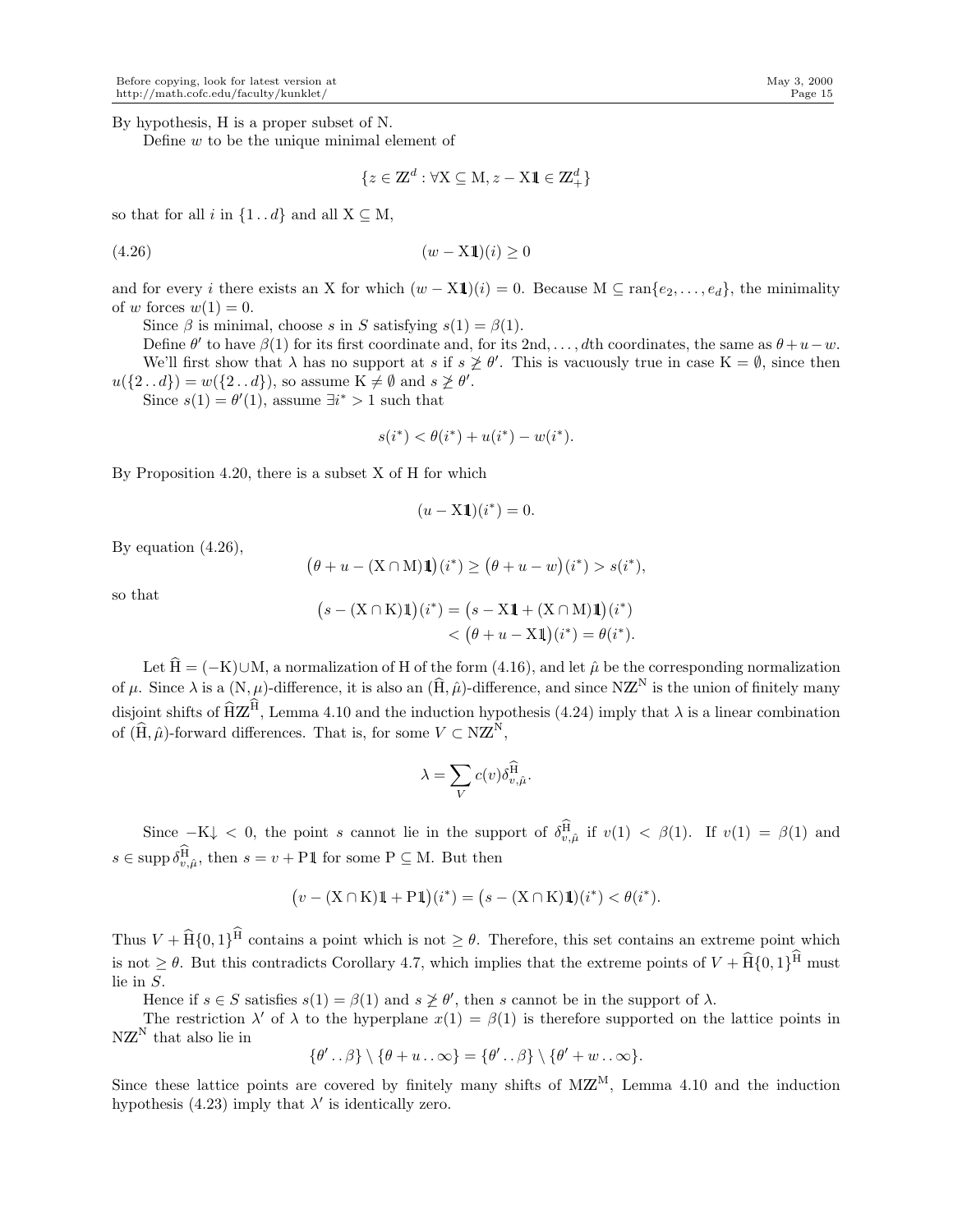Having ruled out the alternative (4.25), we now conclude that

$$
\beta(1) < \theta(1) + u(1).
$$

Therefore the support of  $\lambda$  lies in

$$
NZ^N \cap \{\theta \dots \beta\}.
$$

Let  $H := N \setminus \text{ran } e_d$ , by hypothesis a proper subset of N. By Proposition 4.20, there exists  $M \subseteq H$  for which

$$
(u - \mathbf{M1})(1) = 0.
$$

Since  $\lambda$  is an  $(H, \mu)$ -difference, the induction hypothesis implies that it can be written as a linear combination of forward differences:

$$
\lambda = \sum_{V} c(v) \delta_{v,\mu}^{\rm H}
$$

By Corollary 4.7, the extreme points of  $V + H\{0,1\}^H$  must lie, as S does, in the set

$$
\{x \in \mathbb{R}^d : \theta(1) \le x(1) \le \beta(1)\}.
$$

But if  $v(1) \geq \theta(1)$ , then

$$
(v + \mathbf{M}1)(1) \ge (\theta + \mathbf{M}1)(1) = \theta(1) + u(1) > \beta(1)
$$

implying that  $V + H\{0,1\}^H$  contains an extreme point x with  $x(1) > \beta(1)$ . Therefore the finite set V must have no extreme points, forcing it to be empty and  $\lambda$  to be identically zero, completing the proofs of Theorems 4.22 and 4.11.

## 5. Applications and open questions

The results of the last two sections have applications in the areas of box splines and polynomial interpolation.

The first of these follows from Theorems 3.14 and 4.11.

**Corollary 5.1.** Let B be a linear combination of finitely many shifts of the truncated power  $T_u(N)$  by *rational points; that is, for some finite*  $S \subset \mathbb{Q}^d$  and  $c \in \mathbb{R}^S$ ,

$$
B = \sum_{s \in S} c(s) T_{\mu}(\cdot - s \mid \mathbf{N}).
$$

*Then* B *is compactly supported if and only if it is a linear combination of finitely many shifts of a box spline*  $B_{\mu^*}(\mathbf{N}^*)$  for some rescaling  $(\mathbf{N}^*, \mu^*)$  of  $(\mathbf{N}, \mu)$ .

By Corollary 3.25, one can restate the conclusion of Theorem 4.22 in terms of polynomial interpolation as follows.

Corollary 5.2. *Under the same hypotheses as Theorem 4.22, for any smooth function* f *there exists*  $p \in \text{Exp}\Pi_{N,\mu}$  such that  $p(s) = f(s)$  for every s in S.

One familiar example of a set  $S$  satisfying the hypotheses of Theorem 4.22 is gotten by removing an extreme point from the support of the forward difference functional. Specifically, suppose that N satisfies the hypotheses of Theorem 4.22 and define

$$
S := \{-\mathrm{K}1\!1} : \emptyset \neq \mathrm{K} \subseteq \mathrm{N}\} \subset \mathrm{N}2\mathrm{N}.
$$

By equation (4.19),  $S \geq -u$ , where u is the minimal element of  $\mathbb{Z}'$ , and since  $N \downarrow > 0$ , no point in S is in  $\mathbb{Z}_+^d$ . Therefore the finite set S satisfies

$$
S \subset \mathbf{NZ}^{\mathbf{N}} \cap \{-u \dots \beta\} \setminus \{0 \dots \infty\}
$$

for some multiinteger  $\beta$ . Since  $\text{Exp}\Pi_{N,\mu}$  is translation invariant, this proves the following corollary.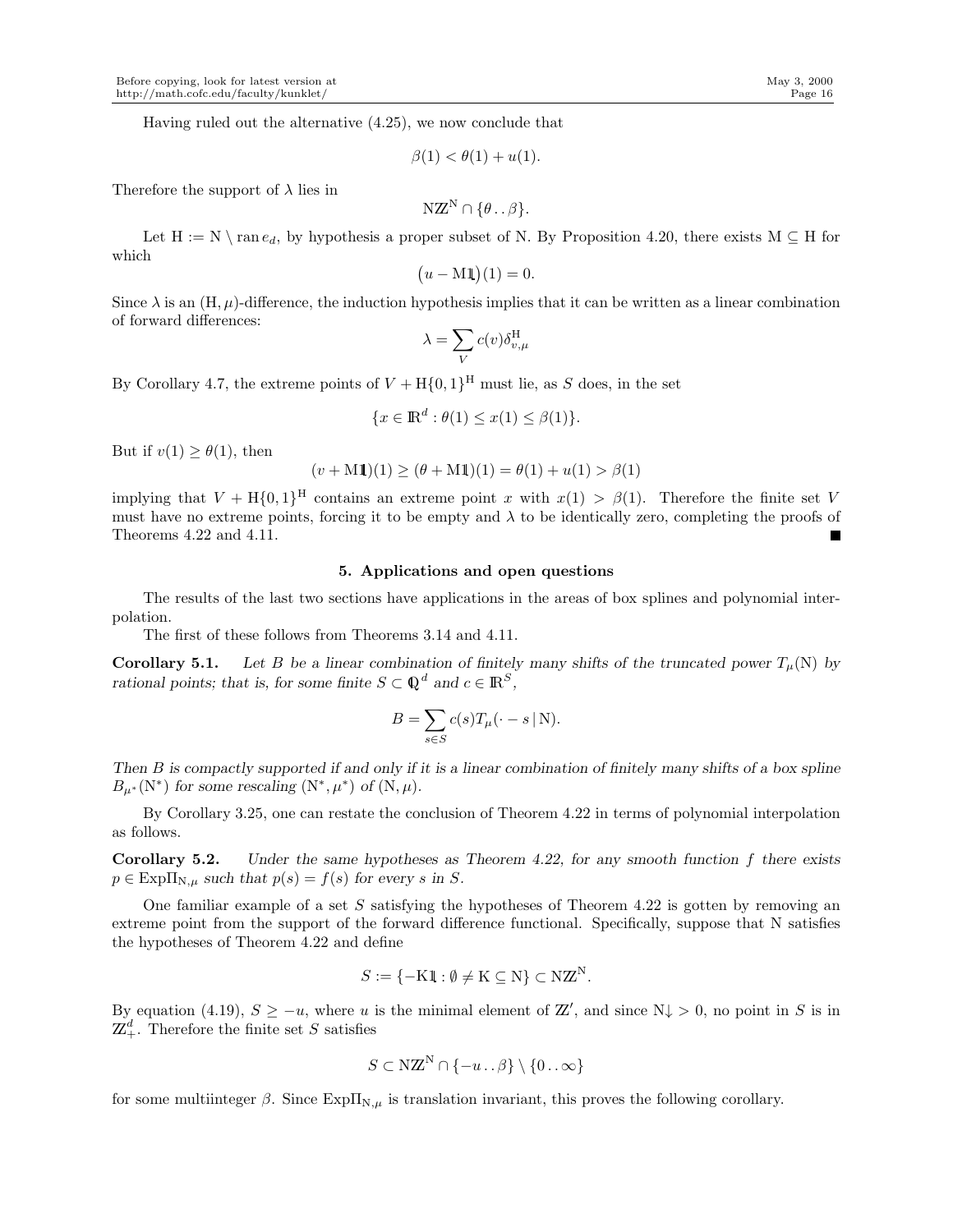Corollary 5.3. Let N and  $\mu$  satisfy the hypothesis of Theorem 4.22. For any smooth function f there  $\exists$  *exists*  $p \in \text{Exp}\Pi_{N,\mu}$  *such that* p *agrees with* f *at the points* 

$$
\{K1: K \subset N, K \neq N\}.
$$

Since N1 is an extreme point among all the points in the support of the forward difference  $\delta_{0,\mu}^{N}$ , the conclusion of Corollary 5.3 is equivalent to saying that there exists p in Exp $\Pi_{N,\mu}$  agreeing with f on {K1 :  $K \subseteq N$  if and only if  $\delta_{0,\mu}^N f = 0$ .

This result is easily extended in the next corollary.

**Corollary 5.4.** Let N be a directional rational matrix and let  $\mu$  provide cardinal interpolation in the *directions* N. Suppose that N satisfies (4.12). Then for any smooth function f there exists  $p \in \text{Exp}\Pi_{N,\mu}$ agreeing with f on  $\{K1 : K \subseteq N\}$  if and only if  $\delta_{0,\mu}^N f = 0$ .

**Proof:** The proof consists of showing that assumptions placed on N in Corollary 5.3 can be relaxed without forfeiting the conclusion.

As a first step, suppose N and  $\mu$  satisfy all the hypotheses of Theorem 4.22 and that  $(N_{\sigma}, \mu_{\sigma})$  is a renormalization of  $(N, \mu)$ . Let  $M = \{ \nu \in N : \sigma(\nu) = -1 \}$ . By (4.3), there exists a function p in

$$
Exp\Pi_{N,\mu} = Exp\Pi_{N_\sigma,\mu_\sigma}
$$

agreeing with f on

$$
\{K1: K \subseteq N\} = \{M1 + K1: K \subseteq N_{\sigma}\}\
$$

if and only if

$$
\delta_{0,\mu}^{\mathcal{N}}f = 0 = \delta_{\mathcal{M}\mathbb{1},\mu_{\sigma}}^{\mathcal{N}_{\sigma}}f.
$$

The requirement that N be normalized so as to ensure  $N\downarrow > 0$  is therefore superfluous: given that N satisfies all the other requirements of Theorem 4.22, the conclusion of Corollary 5.3 holds for any normalization of N.

To finish the proof, assume that  $N \subset \mathbb{Q}^d$  has rank  $c \leq d$  and that

$$
\nu \in \mathbf{N}, \quad k\nu \in \mathbf{NZ}^{\mathbf{N}} \quad \Longrightarrow \quad k \in \mathbf{Z}.
$$

Pick H  $\subseteq$  N a basis for ran N. Then there exists a  $c \times d$  rational matrix K such that KH = I, and, as a result, HKHt = Ht for any t in  $\mathbb{R}^H$ . That is, the restriction of HK to ran N is the identity. Pick an integer m so that the  $c \times \#N$  matrix  $\Gamma := mKN = \{mK\nu : \nu \in N\}$  is integral. Since mKH is contained in  $\Gamma$ , the latter contains multiples of each of  $e_1, \ldots, e_c$ . Furthermore, if  $k\gamma \in \Gamma \mathbb{Z}^{\Gamma}$  for some  $\gamma \in \Gamma$  and  $k \in \mathbb{R}$ , then  $kH\gamma \in mHKNZ^{\Gamma}$ . By its definition,  $\Gamma$  is in one-to-one correspondence with N, and therefore one can view  $\mathbb{Z}^{\Gamma}$  and  $\mathbb{Z}^{N}$  as the same. This plus that fact that  $HK\nu = \nu$  for all  $\nu \in N$  imply that  $kH\gamma \in m\mathbb{Z}^{N}$ . Writing  $\gamma$  as  $mK\nu$ , it follows that  $k\nu \in N\mathbb{Z}^N$ , implying that k must be an integer.

If f is a function with domain  $\mathbb{R}^d$ , then  $f \circ m^{-1}H$  has domain  $\mathbb{R}^c$ , and, by Corollary 5.3 and the first paragraph of this proof, there exists

(5.5) p ∈ ExpΠΓ,µ

such that

(5.6) 
$$
p = f \circ m^{-1} \text{H on } \{M1 : M \subseteq \Gamma\}
$$

if and only if

(5.7) 
$$
\delta_{0,\mu}^{\Gamma}(f \circ m^{-1}H) = 0.
$$

But, by (4.14), equation (5.5) is equivalent to

 $p \circ mK \in \mathrm{Exp}\Pi_{N,\mu}$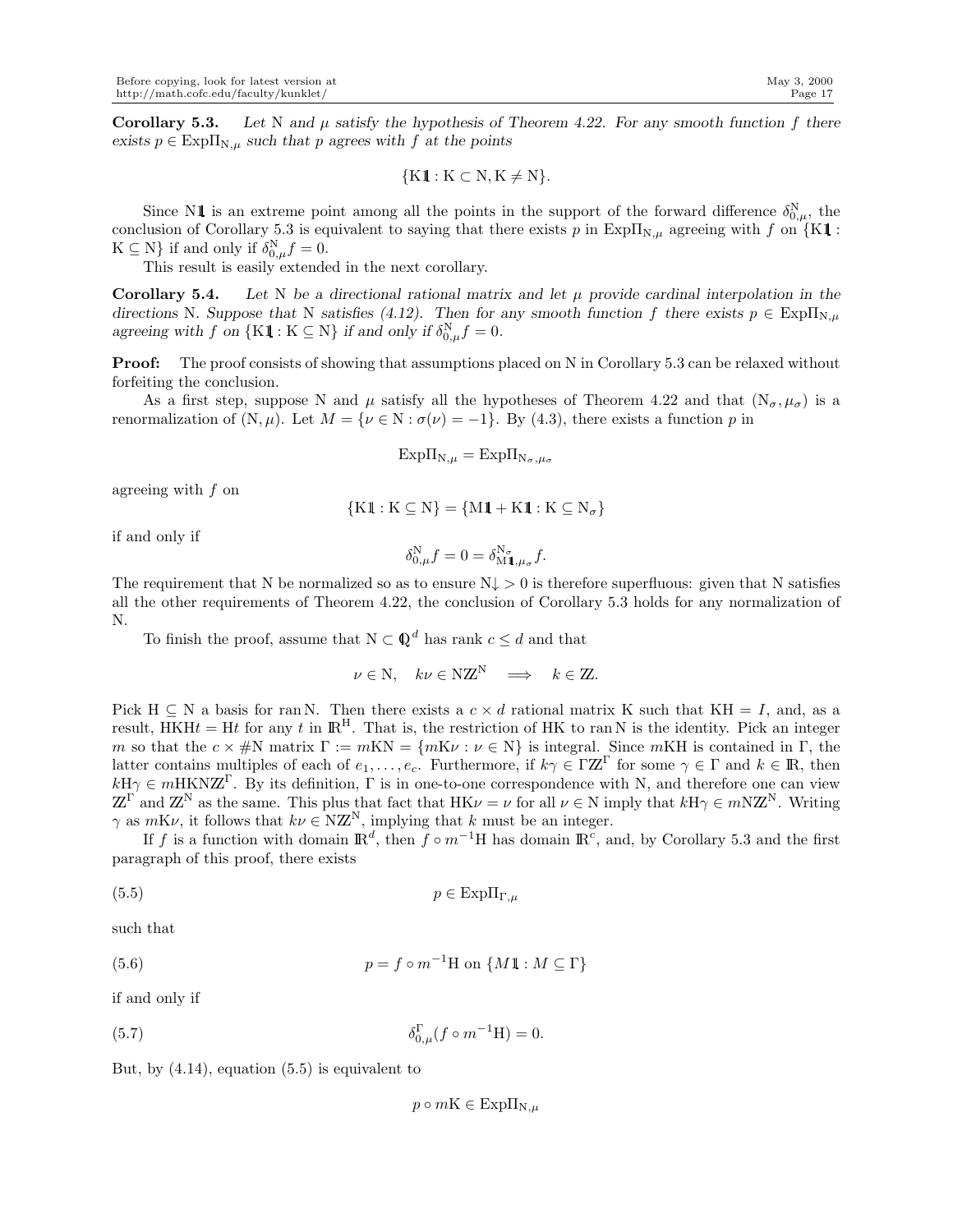and, since  $HKN = N$ , (5.6) is equivalent to

$$
p \circ mK = f \text{ on } \{M1 : M \subseteq N\}
$$

and, by  $(4.15)$ ,  $(5.7)$  is equivalent to

$$
\delta_{0,\mu}^{\mathcal{N}}f=0,
$$

completing the proof.

Finally, we mention two open questions in this general area.

Examples indicate that the conclusion of Corollary 5.4 is true in more general circumstances than the hypotheses describe. For instance, it is not hard to show that if  $N = \{u, v, w\}$  is a directional matrix, then one can interpolate to f at  $\{K1\,:\,K\subseteq N\}$  from Exp $\Pi_{N,0}$  if and only if  $\delta_{0,0}^N f = 0$ , whether or not N is rational or satisfies condition  $(4.12)$ . On the other hand, if N consists of 24 copies each of  $(2,0)$ ,  $(0,5)$ , and (3, 3), a matrix which violates condition (4.12), the conclusion of Corollary 5.4 is false. Can Corollary 5.4 be generalized by weakening its hypotheses?

Do Theorems 4.1 and 4.11 have a mutual extension? In each, the conclusion is that a  $(N, \mu)$ -difference which consists of function evaluations only can be written as a linear combination of convolutions of notnecessarily-evenly-spaced divided differences in independent directions (Theorem 4.1), or evenly spaced divided differences in possibly dependent directions (Theorem 4.11). Under what more general hypotheses is it true that every  $(N, \mu)$ -difference is a linear combination of convolutions of not-necessarily-evenly-spaced divided differences in possibly dependent directions? Such differences arise in the study the box-like spline introduced earlier [16, 17]. Might these differences serve as a spanning set for all  $(N, \mu)$ -differences of function values only?

Without further restrictions, the answer appears doubtful, as suggested by the following bivariate example. Define a difference  $\lambda$  by the rule

$$
\lambda: f \mapsto f(\pi + 1, \pi + 1) - f(\pi, \pi + 1) - f(\pi + 1, 1) + f(\pi, 0) + f(0, 1) - f(0, 0).
$$

By Theorem 3.15,  $\lambda$  is an (N,0)-difference, where

$$
N = \begin{pmatrix} 1 & 0 & 1 \\ 0 & 1 & 1 \end{pmatrix}
$$

Since each  $\nu$  in N has multiplicity one, the differences associated to the corresponding box-like splines are simply forward differences in the directions

$$
N_{\sigma} = \begin{pmatrix} a & 0 & c \\ 0 & b & c \end{pmatrix}
$$

with  $a, b$ , and c nonzero reals. In this case, the above question reduces to the following. Is

$$
\lambda = \sum_T d(t) \delta_t^{N_{\sigma(t)}}
$$

for some multiset T in  $\mathbb{R}^2$  and scalars  $d(t)$  and rescalings  $\sigma(t)$  depending on  $t \in T$ ?

## References

- [1] A. Ben-Artzi and A. Ron, Translates of exponential box splines and their related spaces, *Trans. Amer. Math. Soc.*, 309 (1988), 683-710.
- [2] C. de Boor, B–form basics, in "Geometric Modeling: Algorithms and New Trends," G. E. Farin, ed., SIAM Publications, Philadelphia, 1987, 131–148.
- [3] C. de Boor, K. Höllig, and S. Riemenshneider, "Box Splines," Applied Mathematical Sciences, v. 98, Springer-Verlag, New York, 1993.

п